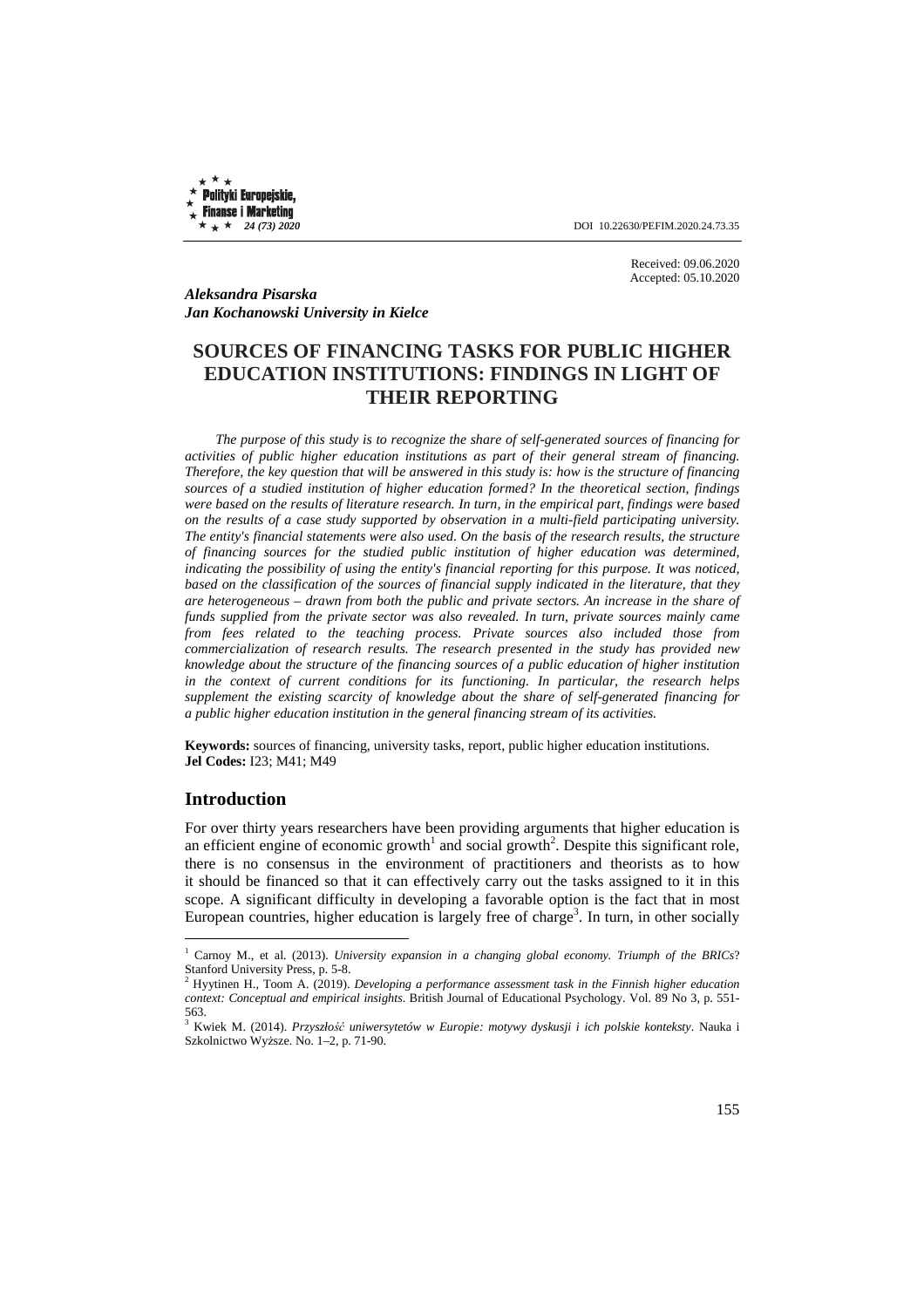and economically developed countries, such as the United States, Great Britain, Australia and New Zealand, students have to pay considerable fees to higher education institutions. Also in these higher education systems, for some time, ways have been sought to significantly reduce the difficulties associated with potential students' access to this type of education<sup>4</sup>.

 The last decade has also made a number of significant changes in financing of higher education in the European Union (EU). Until recently, the basic sources of funding for public higher education institutions in Europe were: negotiations between these institutions and the state regarding the amount awarded, calculation of the amount based on actual costs incurred by institutions and distribution of subsidies to individual budget items<sup>5</sup> (Art. 80 section 1, Law on Higher Education and Science<sup>6</sup>). Currently, the main premise for changes being undertaken in this area is the pursuit of financial stability of higher education institutions while strengthening their social responsibility as perceived in the educational and scientific dimension<sup>7</sup>.

Hence, many European countries are looking for new, more effective social and economic methods of financing higher education institutions, which are often based on teaching and research activities. While the literature devotes a lot of attention to this issue when analyzing it from the perspective of financing the system of higher education institutions as a whole, researchers are much less likely to recognize this problem from the perspective of individual entities.

Focusing further research attention within Polish public higher education institutions, it can be stated that it is at the individual level (of individual entities higher education institutions) that specific problems are revealed, related to the low or insufficient – regarding tasks which have to be realized – efficiency of financing sources. These phenomena are usually accompanied by low (and in extreme cases very low) predictability of this efficiency in the long term and the tacit assumption about the homogeneity of the sources used at the level of all public higher education institutions<sup>8</sup>. Meanwhile, this assumption is met by the legislative possibilities for developing independent solutions in this area, which in fact leads to a significant individualization of financing sources<sup>9</sup>. As a result, financing sources of higher education institutions can be considered heterogeneous. However, undertaking exploration in this area requires insight into the structure of the use of such sources by particular entities. In this light, striving to fill in the existing inefficiency of knowledge, the purpose of this study is to recognize

<sup>4</sup> Long N.V. (2019). *Financing higher education in an imperfect world*. Economics of Education Review, Vol. 71, p. 23-31.

<sup>5</sup> Stachowiak-Kudła M., Kudła J. (2017). *Financial regulations and the diversification of funding sources in higher education institutions: selected European experiences*. Studies in Higher Education. Vol. 42 No. 9,

<sup>6</sup> Ustawa prawo o szkolnictwie wyższym i nauce z dnia 20 lipca 2018 r. Dz. U. 2018, poz. 1668 [Law on higher education and science of 20 July 2018, Journal of Laws 2018, item 1668].

<sup>7</sup> Communication from the Commission to the Council and the European Parliament – Delivering on the Modernisation Agenda for Universities – Education, Research and Innovation. (2006).<br><sup>8</sup> The election for the distribution of subsidies, and from 2010, subventions contained

The algorithm for the distribution of subsidies, and from 2019 - subventions contains certain parameters that, depending on the activity of "universities" (primarily research and teaching staff) in areas taken into account when shaping the amount of subvention received by universities, can work in a surprising, and certainly in a hard to predict, way.

<sup>9</sup> Section XII LoHEaS: Financing of the higher education and science system and the financial economy of a university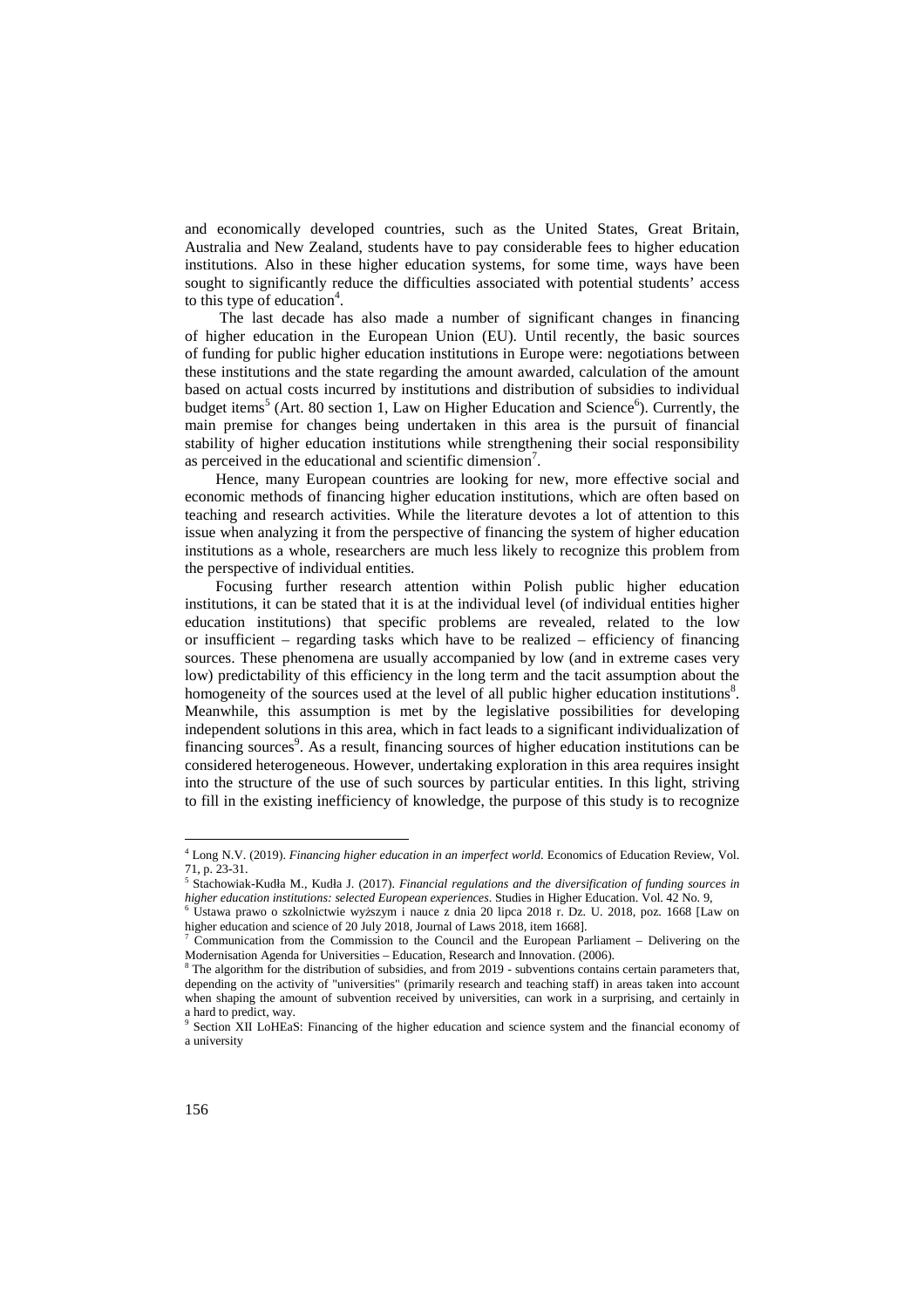the share of self-generated sources of financing the activity of a higher education institution in the general financing stream of its activities. Therefore, the key question that will be answered in this study is: how is the structure of financing sources for the studied higher education institution formed? The basis for implementing such a research project will include the analysis of a deliberately selected entity, i.e. a public higher education institution (university) with the status of a classical university. Such an approach – despite the lack of representativeness of the obtained research results – will reveal the complex structure of financing sources of public higher education institutions, and above all, it will allow to set and test an appropriate research procedure that can be used in further studies covering the entire population of public higher education institutions in Poland and other European countries.

At the same time, a supplementary question was posed in this study, the answer to which will indicate the share of various sources supplied by public funds in the general stream of financing for public higher education institutions.

The results obtained in the course of empirical research seem to be particularly significant not only from a cognitive, but also a utilitarian point of view. The findings may be important for managers of public higher education institutions in Poland in connection with the forthcoming reduction in the amount of subventions for public higher education institutions, resulting from the reduction (until 2023) of the "constant of transfer" (Table 1) and other changes contained in current legal regulations $^{10}$ .

The topic under review is part of the research area on the financing of public higher education institutions, which in light of existing literature<sup>11</sup>, is one of the current fields of scientific exploration on these entities, next to university management and system, quality of education and research, relationship between higher education and the labour market, access to education as well as internationalization and globalization of higher education.

In identifying sources of funding for public higher education institutions, existing knowledge on the subject related to public sector organizations was used, and with some adaptation, the knowledge related to private sector entities was able to be used as well. This approach in light of the findings of researchers<sup>12</sup> is legitimate and allows better recognition of occurring economic phenomena, contributing to the building of new knowledge.

<sup>&</sup>lt;sup>10</sup>Rozporządzenie Ministra Nauki i Szkolnictwa Wyższego z dnia 13 grudnia 2018 r. w sprawie sposobu podziału środków finansowych na utrzymanie i rozwój potencjału dydaktycznego oraz potencjału badawczego znajdujących się w dyspozycji ministra właściwego do spraw szkolnictwa wyższego i nauki oraz na zadania związane z utrzymaniem powietrznych statków szkolnych i specjalistycznych ośrodków szkoleniowych kadr powietrznych. Dz. U. 2018, poz. 2508 [Ordinance of the Minister of Science and Higher Education of 13 December 2018 on the distribution of financial resources for the maintenance and development of didactic potential and research potential at the disposal of the minister responsible for higher education and science, and for tasks related to the maintenance of aircraft school and specialist air personnel training centers. OJ 2018, item 2508].

<sup>11</sup> E.g. Kwiek M. (2014). *Przyszłość uniwersytetów w Europie: motywy dyskusji i ich polskie konteksty*. Nauka i Szkolnictwo Wyższe. No. 1–2, p. 71-90.

<sup>12</sup> Hood C. (1991). *A New Public Management for all seasons*? Public Administration. Vol. 69 No 1, p. 3-19.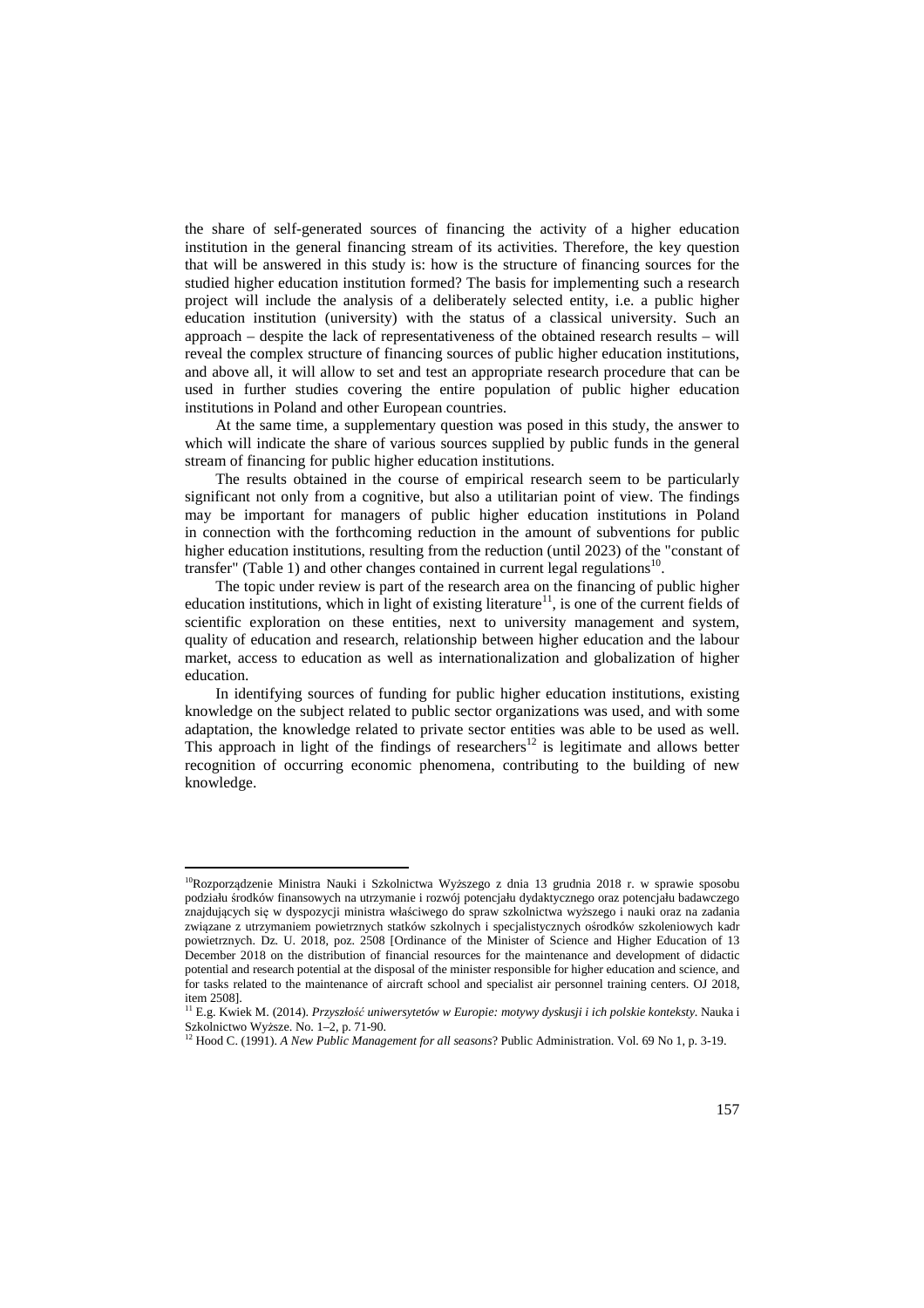Due to the undertaken problems, qualitative research methods were used, which, together with the research procedure, were presented in detail in the further part of this study as adequate to the phenomena studied in economics and finance<sup>13</sup>.

### **Tasks and rules for financing public higher education institutions in Poland - Literature findings**

Much research on public higher education institutions focuses on the development of individual institutions or individual groups of institutions (e.g. Clark,  $1998$ )<sup>14</sup>. Others stress the important role market forces play in promoting the importance of higher education (e.g. World Bank, 2000)<sup>15</sup>. Still others claim that global institutional environments are the most important cause of what is happening to higher education at local and national levels<sup>16</sup>. Much can be said about each of these concepts. Although, while everyone acknowledges that the nation-state plays a role in the process of change, everyone diminishes its powerful role in shaping the national higher education system in response to institutional inertia, the international institutional environment as well as global and national economic contexts.

Public higher education institutions have long been seen as organizations that have had a significant impact on economic development and the progress of civilization<sup>17</sup>. Therefore, according to scientists, they play an extraordinary role in society, transferring – owing to their long (often lasting for many centuries) duration – important values in time. From this perspective, the majority of short-term economic events were unnoticeable or even insignificant for them. Such a role of a university was strengthened by the traditional – Humboldt – perception of the tasks it faced, which boiled down to research and education. However, several decades ago, practitioners and theorists of this area noticed the need to broaden this concept. To meet these demands<sup>18</sup> the term "enterprising university" was introduced, to describe those that became key to regional development. This term was then adopted by researchers<sup>19</sup> to describe universities that successfully implement the so-called third mission<sup>20</sup>. The essence of third mission is to determine how a university (actually the people who create it) contributes to economic

<sup>13</sup> Sagan A. (2016). *Metodologia badań ekonomicznych*. Wydawnictwo Uniwersytetu Ekonomicznego w Krakowie, Kraków. <sup>14</sup> Clark B.R. (1998). *The entrepreneurial university: demand and response*. Tertiary Education and

Management. Vol. 4 No 1, p. 5-16.

<sup>&</sup>lt;sup>15</sup> World Bank (2000). *Higher education in developing countries: Peril and promise*. Published for the Task Force on Higher Education and Society. Washington, D.C.: World Bank,

 $^{16}$  Carnoy M., et al., op. cit, p. 5-8.

<sup>17</sup> Vica Olariu G., Brad S., Fulea M. (2020). *The sustainable university in the new economic context*. FAIMA Business & Management Journal. Vol. 8 No 1, p. 5-18; Leal Filho W., et al. (2019). *The role of planning in implementing sustainable development in a higher education context*. Journal of Cleaner Production. Vol. 235, p. 678-687.<br><sup>18</sup> Etzkowitz H. (1983) *Entrepreneurial scientists and entrepreneurial universities in American academic* 

*science*. Minerva, Vol. 21, No 2–3, p. 198–233.

<sup>19</sup> Clark B.R. (1998). *Op. cit.;* Clark B.R. (2001). *The entrepreneurial university: new foundations for collegiality, autonomy and achievement*. Higher Education Management. Vol. 13 No 2, p. 9-24.

Woollard D., Zhang M., Jones O. (2007). Academic enterprise and regional economic growth: Towards an enterprising university. Industry and Higher Education, December, p. 387-391.

<sup>20</sup> Van Vught F. (1999). *Innovative universities*. Tertiary Education and Management. No. 5, p. 347–355.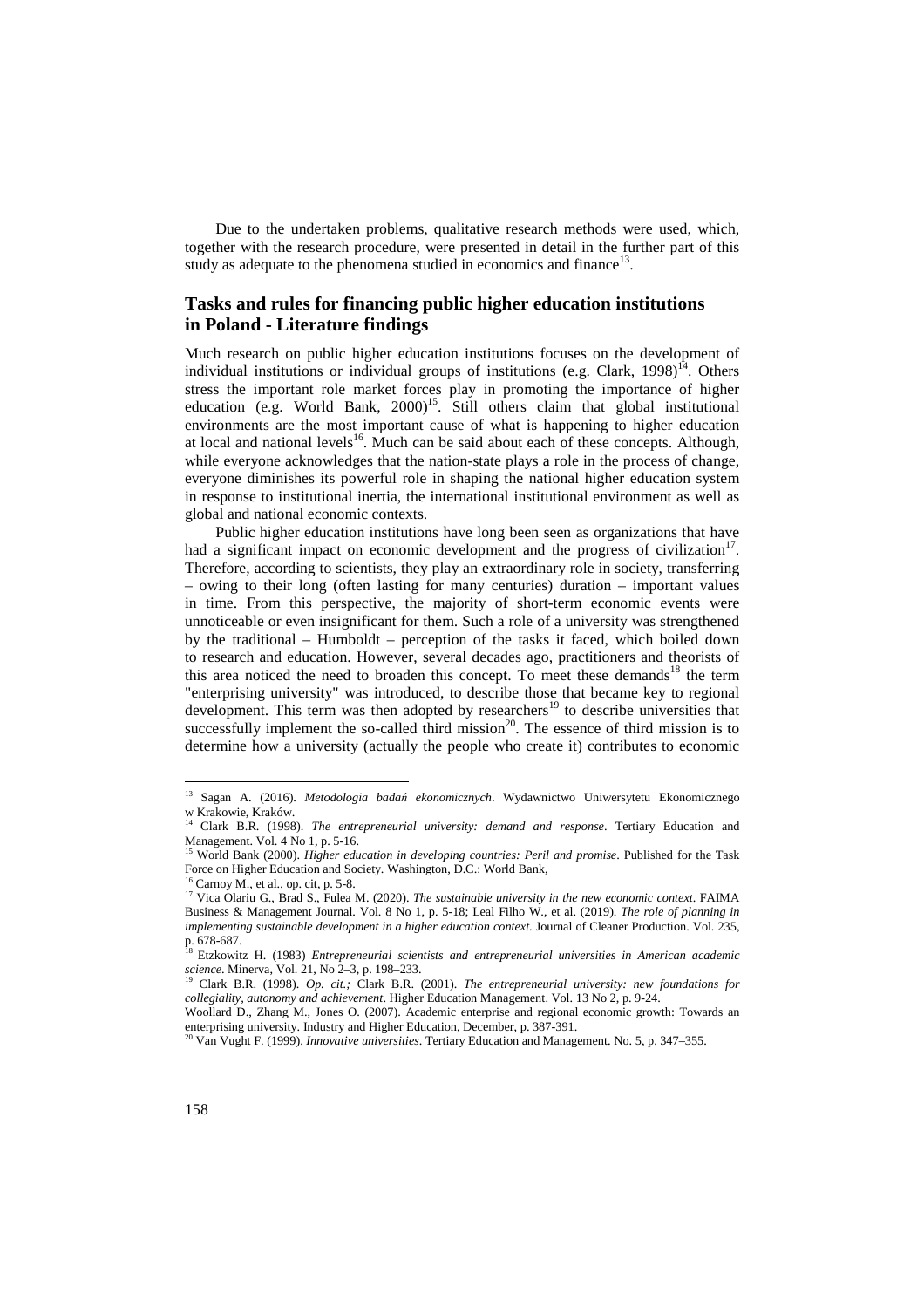and social development through its research and education. In the discussion on an enterprising university, it is emphasized that by a more efficient and effective use of physical and intellectual property, universities can diversify their financial base, thereby gaining independence in this respect and a greater level of autonomy<sup>21</sup>.

As a result, this concept integrates obligatory (from the point of view of these entities) research and educational activity with an optional one, such as running a business, which is the result of scientific research or development work or as a support for basic tasks<sup>22</sup>. The implementation of these tasks at European, including Polish universities, is financed by funds flowing from at least three main streams, namely: directly from the state budget (by the government), from various government entities in research matters and from other public and private sector entities<sup>23</sup>. These findings were confirmed in $^{24}$  studies, according to which public universities are financed mainly from public funds, which come both from the budget of public authorities and are obtained by competing for project or targeted funds in dispositions of various public units. At the same time, these funds are supported by financial contributions of students (tuition fees) and private and social sector entities. The latter include revenues generated from relations with the private sector, philanthropic funds, such as obtaining funds for graduates, revenues generated by the provision of services and revenues obtained from financial or business activities. It can therefore be concluded that direct public funding is the most important source of income for universities in Europe and in most cases takes the form of general subsidies/subventions or targeted subsidies<sup>25</sup>.

However, also in the case of universities, it should be expected that achieving their higher financial stability will be associated with the use of more than one source of funding<sup>26</sup>. Hence, researchers are of the view that universities should diversify their sources of funding to expand and protect their financial stability, and thus make the effort to look for alternative sources of income. However, as literature demonstrates, diversifying funding sources alone is not sufficient to achieve financial stability, because other factors, such as trust between government and universities, are also important $27$ .

On the other hand, the dominance of public funding does not preclude a high level of university stability, as demonstrated by the example of Great Britain (Scott 1995). At the same time, researchers<sup>28</sup> stated that in most cases a higher share of financing

<sup>21</sup> Zhao F. (2004). *Academic entrepreneurship: case study of Australian universities*. The International Journal of Entrepreneurship and Innovation, Vol. 5 No 2, p. 91-97.

<sup>22</sup> Brennan M.C., McGowan P. (2006), *Academic entrepreneurship: an exploratory case study*. International Journal of Entrepreneurial Behavior & Research, Vol. 12 No. 3, p. 144-164; Brennan M.C., Wall A.P., McGowan P. (2005), *Academic entrepreneurship: Assessing preferences in nascent entrepreneurs*, Journal of Small Business and Enterprise Development, Vol. 12 No. 3, p. 307-322.

<sup>23</sup> Clark B.R. (2004). *Sustaining change in universities. Continuities in case studies and concepts*. Maidenhead: Open University Press.

<sup>24</sup> Estermann, T., Bennetot Pruvot E. (2011). *Financially sustainable universities II. European universities diversifying income streams*. Brussels: European University Association.

<sup>25</sup> Stachowiak-Kudła M., Kudła J. (2017). *Financial regulations and the diversification of funding sources in higher education institutions: selected European experiences*. Studies in Higher Education. Vol. 42 No. 9, p. 1718-1735.

<sup>26</sup> Ibidem.

<sup>27</sup> Chiang, L. (2004). *The relationship between university autonomy and funding in England and Taiwan*. Higher Education, Vol. 48, p. 189-212.

<sup>28</sup> Leal Filho W., et al. (20190, *op. cit*.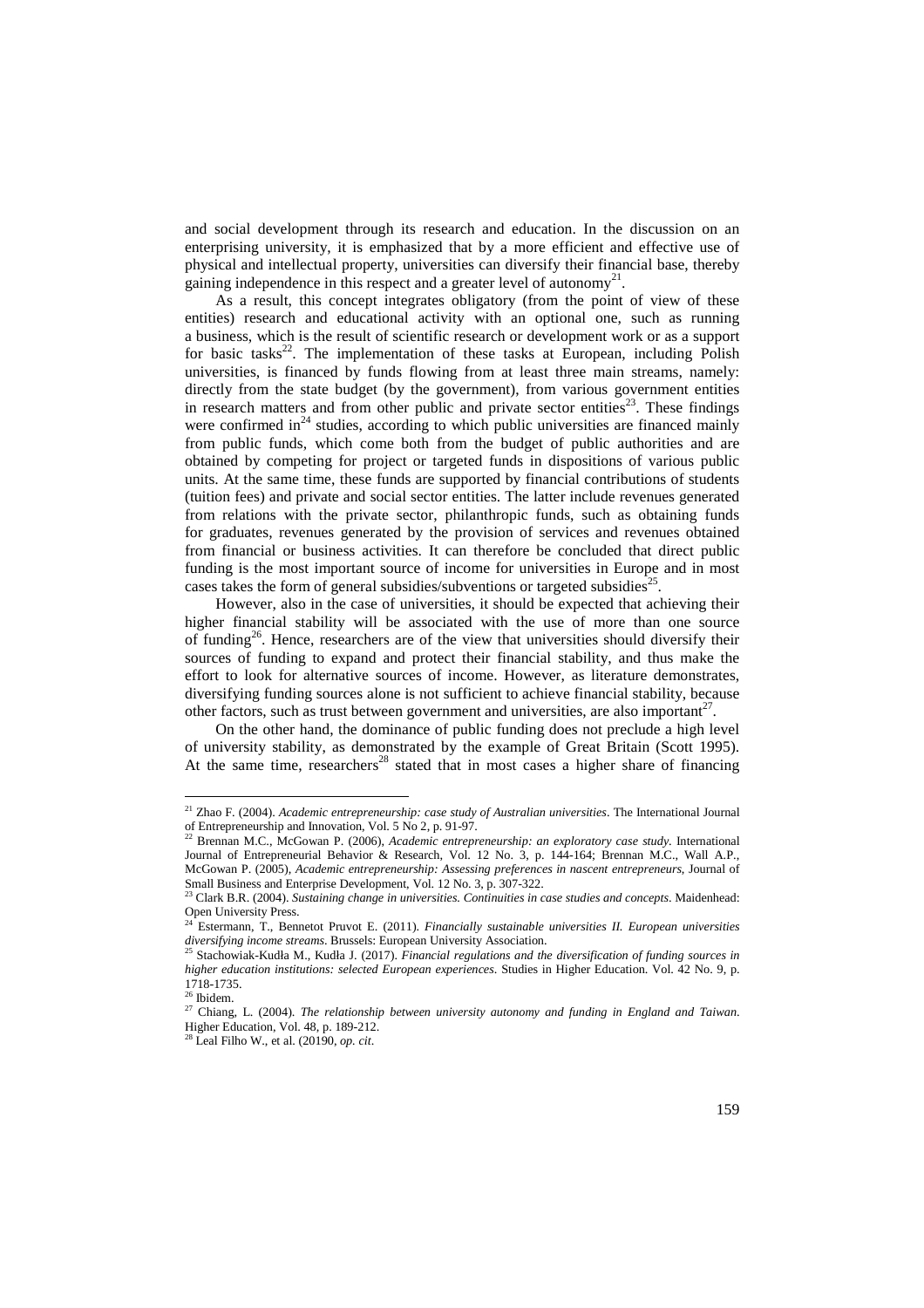universities from private funds means a higher risk for universities because the private sector (as opposed to the public one) is not obliged to provide funds for higher education unless it brings clear benefits.

As a result, referring to the concept of Markowitz  $(1952)^{29}$ , which was then developed by Sharp (1964)<sup>30</sup> and Lintner (1965)<sup>31</sup> it can be stated that activities of public universities are financed from the following sources:

public:

- guaranteed, which from the university's perspective are certain and depend on the assets owned (these can include tangible assets such as property ownership or other property rights, and even intangible assets such as reputation, academic standing or the number of students subsidized by the government),
- non-guaranteed, the acquisition of which requires action, often involves the need to compete with other entities for their acquisition,

private:

- originating, among others, from students' tuition fees,
- originating from the sale of products and services for enterprises.

At the same time, the main feature that distinguishes these sources from each other is a different level of risk in the situation of their acquisition and use. While the first of them is characterized by a relatively low level of risk, the other two can be described by a definitely higher risk level, due to a high degree of uncertainty accompanying their acquisition (and sometimes and/or their settlement). Hence, it is noted that sometimes the managers of public universities are willing to give up additional funds for their activities, in this way reducing the level of risk undertaken to the value they tolerate. Researchers note that this is particularly visible among managers of entities accustomed to prosperous financing directly from budget funds who generally manifest aversion to managerial risk $32$ . However, one can observe links with development in these areas and the use of sources with a higher level of risk, including those from competitions for financing innovative teaching or research projects.

In this context, tuition fees are one of the alternative solutions to the stream of public funds. In Europe, the issue of tuition fees is solved in different ways. There are countries that do not charge tuition fees in public universities, but there are those where this amount is fixed, as well as those where the university can set fees, but their limit is set by the government. In addition, there are countries where universities freely set fees, but also countries where tuition fees are the result of negotiations between public authorities and higher education institutions $^{33}$ .

In addition, there is a link between spending the funds obtained on a competitive basis and high results of university activity in these areas.

<sup>32</sup> Stachowiak-Kudła M., Kudła J. (2017). *Op. cit.*

<sup>29</sup> Markowitz H. (1952), *Portfolio selection*. The Journal of Finance, Vol 7 No 1, p. 77-91.

<sup>30</sup> Sharpe W. (1964). *Capital asset prices: A theory of market equilibrium under conditions of risk*. Journal of Finance, Vol. 19 No 3, p. 425-442.

 $31$  Lintner J. (1965). The valuation of risk assets and the selection of risky investments in stock portfolios and capital budgets. Review of Economics and Statistics, Vol. 47 No 1, p. 13-37.

<sup>33</sup> Sokolovska A., Rainova L., Zatonatska T. (2019). *Loan and grant support for students in the context of the diversification of funding sources for higher education*. Ekonomika, Vol. 98 No 1, p. 111-123.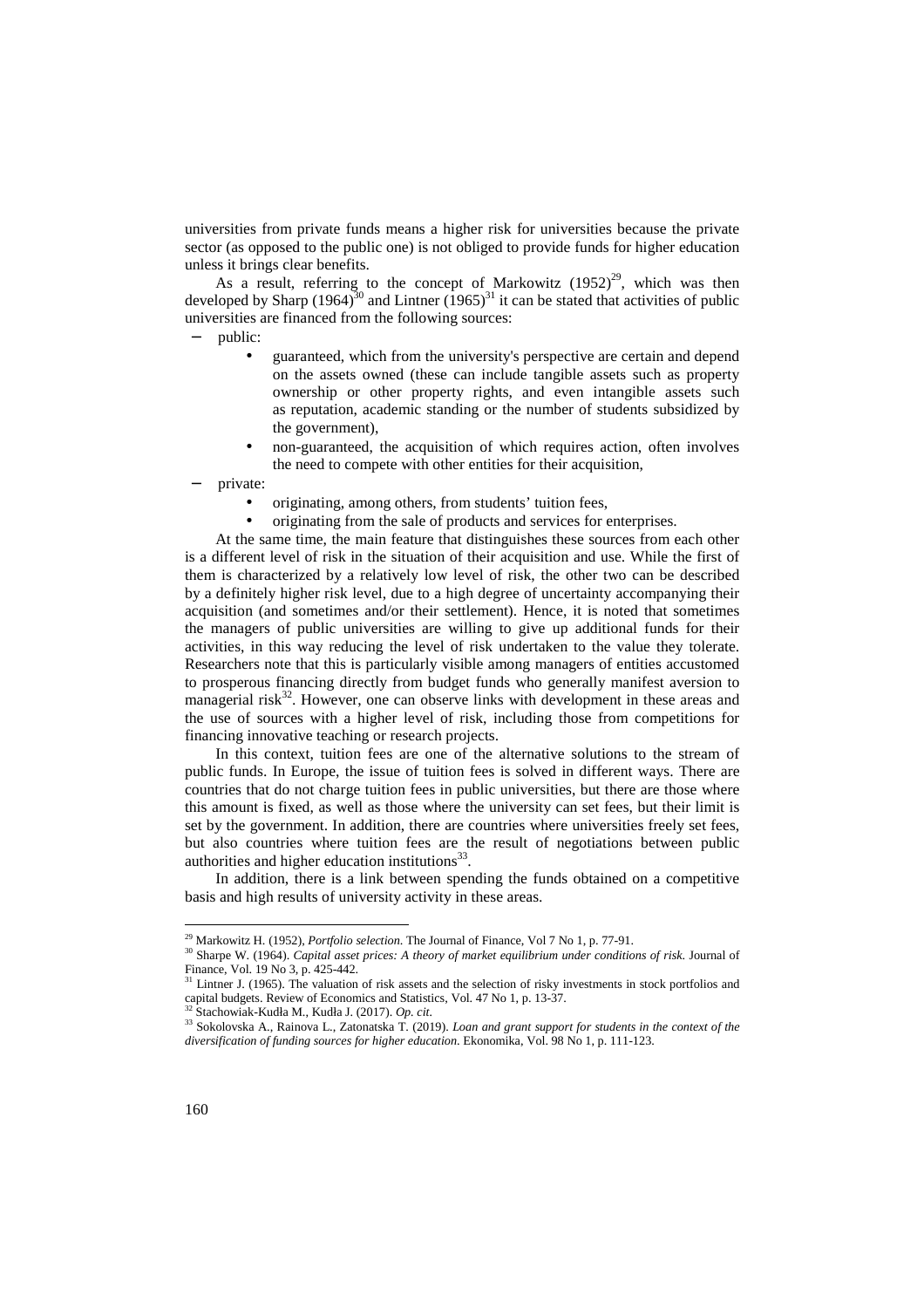However, in the opinion of researchers<sup>34</sup>, financing tasks of public universities should not be limited to funds transferred from the state budget. What's more, this issue becomes particularly important in the conditions of budget deficit, which forces diversification of funding sources while maintaining access to education services at this level of education and uninterrupted research $35$ .

The need to diversify these sources towards stabilizing the financial situation of universities can be explained by indicating at least several reasons. Firstly, expenditure on public universities is one of the largest shares in consolidated budget expenditure in many countries, and due to the accumulation of problems in the area of public finances, governments are encouraged to save budget funds and cut funding for higher education. Secondly, social inequality persists despite an increase in public funding for higher education. Thirdly, the differences in education at private and public universities are blurring.

Efforts to ensure the efficient use of limited public resources of universities require diversification of funding sources by obtaining funds from all interested parties.

## **Regulations on shaping the structure of sources of financing the activities of public higher education institutions in Poland**

Public universities in Poland do not have one source of funding for tasks that are extremely important for the society and the economy. The financing model for these public sector entities is complex, and the subvention allocated to universities from the budget of the Ministry of Science and Higher Education is currently the dominant source of financing for public universities.

Financing the activities of universities is determined by many factors that are governed by legal provisions established by the Ministry of Science and Higher Education and the Ministry of Finance<sup>36</sup>. Variables determining the amount of subsidy received by universities react to their changes depending on the weight assigned to them (Table 1).

From 2019, in accordance with the provisions of the Law on Higher Education and Science (LoHEaS), the statute sets out the rules for the organization and functioning of a university for the disposal of public university property (Article 34, par. 1, LoHEaS). The statute also regulates and defines the principles of managing financial and material resources owned by a university, as well as the principles of creating and changing the state of funds created at a university. The LoHEaS also established the rules for drawing up and approving a material and financial plan, as well as the method of accounting for costs arising at public universities. Therefore, universities are subject to the

<sup>34</sup> *Ibidem*.

<sup>35</sup> Ipate D.M., Pârvu I., Sandu C.F. (2017). *Comparative study regarding higher education financing systems*. Economics, Management, and Financial Markets, Vol. 12 No 2, p. 182-190.

<sup>36</sup> Ustawa o finansach publicznych z dnia 27 sierpnia 2009 r. Dz. U. Nr 157, poz. 1241 z późn. zm. [Act on public finances of August 27, 2009, Journal Of Laws No. 157, item 1241, as amended]; Ustawa Prawo o szkolnictwie wyższym i nauce z dnia 20 lipca 2018 r. Dz. U. 2018, poz. 1668 [Law on higher education and science of 20 July 2018, Journal of Laws 2018, item 1668].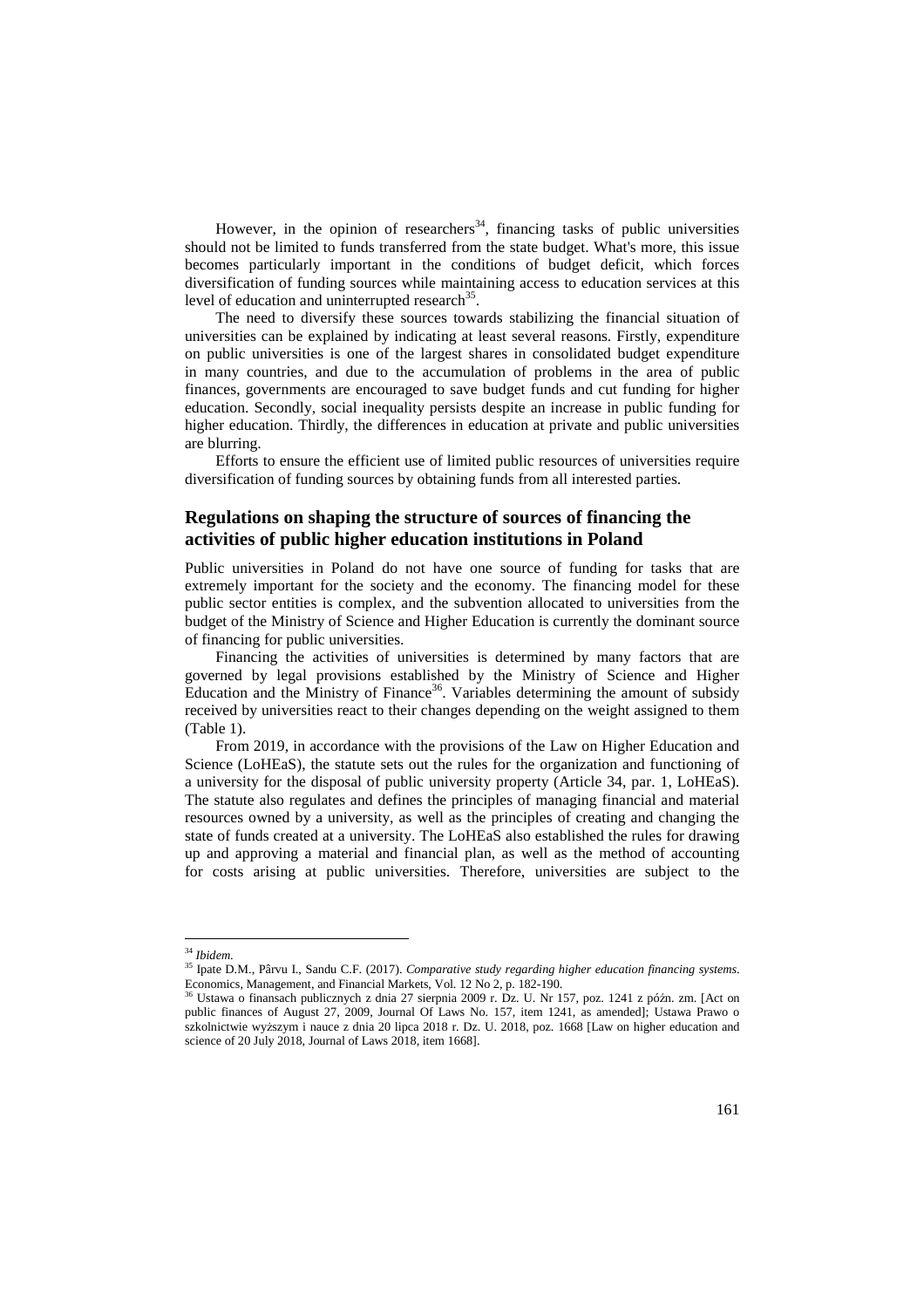financing, planning and control regime $37$ . Also the management control used in these units is to cause a quick response to adverse situations $^{38}$ .

A university is exempted from fees for perpetual usufruct of real estate of the Treasury, with the exception of fees specified in the provisions on the management of agricultural property of the Treasury<sup>39</sup>. Financing the system of higher education (Art. 7, par. 1, LoHEaS) is carried out on the principles set out in the LoHEaS (Section XII *Financing of the system of higher education and science and financial management of a university*).

Currently, the main source of financing the activities of public universities and implemented planned tasks is the subvention granted in accordance with the state budget plan and applicable law (Art. 365 of the LoHEaS). The change in the financing of the basic tasks of public universities, which took place in accordance with the LoHEaS, introduced the financing of the basic tasks of public universities with a subvention<sup>40</sup>, replacing the subsidy received by these units so  $far<sup>41</sup>$ . The differences between the subvention and the subsidy are not precisely described in legal regulations (generally applicable and directly related to the functioning of public universities). The terms subvention and subsidy can be used interchangeably, although in Poland the subvention is associated with a general transfer and the subsidy is perceived as a targeted transfer.

<sup>37</sup> Thieme J.K. (2009). *Szkolnictwo wyższe. Wyzwania XXI wieku. Polska-Europa-USA*. Difin, Warszawa, p. 143; Pisarska A. (2013). *Budżet jako plan działania oraz instrument zarządzania szkołą wyższą (na przykładzie uczelni publicznej).* Miscellanea Oeconomicae, Studia i materiały, nr 2.

<sup>38</sup> Sołtyk P. (2015). *Naruszenia dyscypliny finansów publicznych w jednostce samorządu terytorialnego przedmiotem audytu wewnętrznego*. Zeszyty Naukowe Uniwersytetu Szczecińskiego nr 864 Finanse, Rynki Finansowe, Ubezpieczenia nr 76, t. 2, p. 133; Pisarska A. (2014). *Kontrola zarządcza jako narzędzie ograniczające ryzyko funkcjonowania szkół wyższych* [Management control as a tool limiting the risk of functioning of universities]. Ekonomika i Organizacja Przedsiębiorstwa, Instytut Organizacji i Zarządzania w Przemyśle, No. 7, Warszawa, p. Str.: 19-30.; Pisarska A., Uwarunkowania i przydatność informacyjna audytu finansowego w szkołach wyższych [Conditions and informational usefulness of financial audit at universities]. [in:] Tworzenie Mazowieckiego Klastra Audytu i Consultingu Uwarunkowania rozwoju rynku rewizji finansowej w Polsce, Wasilewski M., Wydawnictwo SGGW, Warszawa, 2014 p. 83-94.

<sup>39</sup> Ustawa o gospodarowaniu nieruchomościami rolnymi Skarbu Państwa z dnia 19 października 1991 r., Dz. U. z 2019 r. poz. 817, 1080 [Act on the management of agricultural property of the Treasury of October 19, 1991, Journal of Laws 2019, item 817, 1080].

 $40$  There is no legal definition of a subvention. In the doctrine of the law of public finances, it has been accepted to define subventions as state-public benefits to other public entities of a non-returnable, general, unconditional and free nature. Pursuant to the provisions of the Act on public finances, expenditure of the state budget is allocated to general subventions for local government units (Art. 112 par. 1 item 3) and to subventions for political parties (Art. 112 par. 1 item 6). In accordance with the Act of November 13, 2003 on the income of local government units (i.e. Journal of Laws of 2010, No. 80, item 526, as amended) the general subvention for local government units consists of: compensatory part for municipalities, poviats and voivodships, educational part for communes, poviats and voivodships, balancing part for communes and poviats, regional part for voivodships.

Act of 27 August 2009 on public finances (Journal of Laws of 2013, item 855, as amended), Art. 112. http://sejm.gov.pl/Sejm7.nsf/BASLeksykon.xsp?id=63AE1CB1AFC5C5F1C1257A5600465DA7&litera=S

 $41$  Subsidies are defined as funds from the state budget, the budget of local government units and state targeted funds that are subject to special settlement rules, based on the Act on public finances, separate acts or international agreements, to finance or co-finance public tasks. The Act on public finances also contains definitions of three types of subsidies: targeted (Art. 127), entity Art. 131) and subject (Art. 130). Act of 27 August 2009 on public finances (Journal of Laws of 2013, item 855, as amended), Art. 126, 127, 130, 131. http://sejm.gov.pl/Sejm7.nsf/BASLeksykon.xsp?t=s&id=63AE1CB1AFC5C5F1C1257A5600465DA7&q=dot

acje;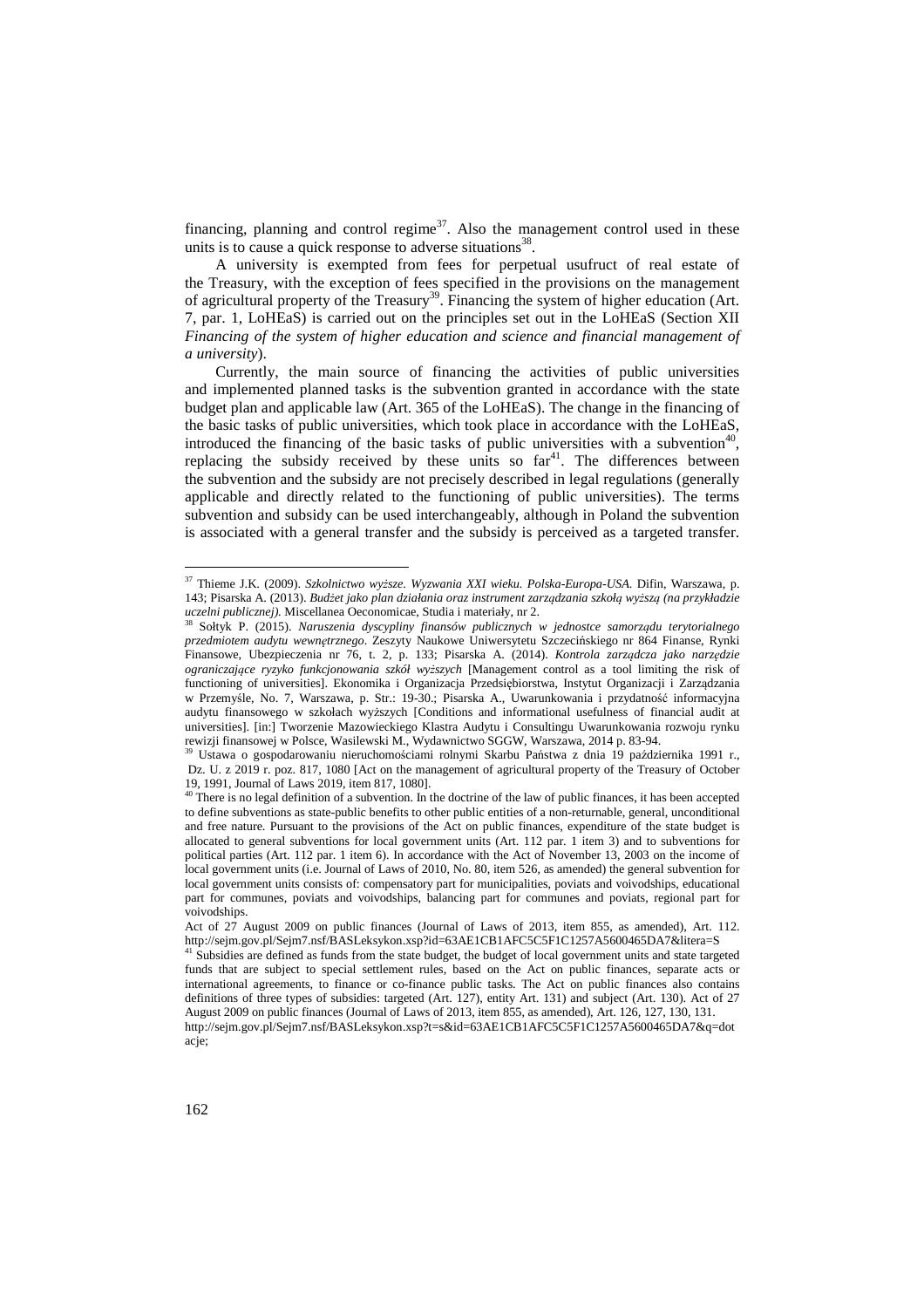The Polish legislator used the terms: general subvention and targeted subsidies. See more on this topic $42$ .

The subvention obtained by university managers can be distributed in accordance with internally established legal regulations. The possibility of having a subvention at a university results from the provisions of the LoHEaS and the university statute created autonomously.

The subvention is a free of charge and non-returnable financial assistance, most often granted by the state to particular entities in support of their activities. The subvention differs from the subsidy in that it is a legal claim, so its receipt is guaranteed by law. If it has been budgeted for a specific unit, it has to be transferred. However, unlike the subsidy, the way the funds from the subvention are used depends on the beneficiary itself, i.e. the awarding authority cannot impose what the money should be spent on.

The beneficiary does not have to compete with other entities or meet any additional requirements in order to receive a subvention. In relation to financing public universities, the situation is different (the algorithm for awarding funds applies).

A university may distribute the subvention funds on its own, allocating them for the implementation of its own and commissioned work (however, public universities must account for it in detail). The elements contained in this report include: four parts<sup>43</sup> (A; B; C; D). The basic difference between a subsidy and a subvention is the discretionary nature of the former (which is why until 2018 the applicable algorithm for the distribution of subsidies was justified), while a subvention takes the form of a legal claim. At the same time, the legislator did not resign from determining its amount based on an algorithm, which makes this solution essentially hybrid.

The amount of the subsidy obtained until the end of 2018, and the subvention since 2019 is determined for individual public universities by taking into account the parameters presented in Table 1. The algorithm components included in the table affect the amount of funds obtained for the functioning and implementation of tasks by units. In all of the analyzed years, i.e. 2016-2019, the algorithm was built based on the number of students, doctoral students and academic teachers, in the years 2016 and 2019 it equaled 0.35, and in 2017 and 2018 it equaled 0.40. The algorithm for allocating funds for public universities also includes an HR component.

The amount of the subsidy obtained until the end of 2018, and the subvention since 2019 is determined for individual public universities by taking into account the parameters presented in Table 1. The algorithm components included in the table affect the amount of funds obtained for the functioning and implementation of tasks by units. In all of the analyzed years, i.e. 2016-2019, the algorithm was built based on the number of students, doctoral students and academic teachers, in the years 2016 and 2019 it equaled 0.35, and in 2017 and 2018 it equaled 0.40. The algorithm for allocating funds for public universities also includes an HR component.

<sup>42</sup> Guziejewska B. (2003). *Problemy klasyfikacji źródeł finansowania samorządu terytorialnego*, Samorząd Terytorialny, Wyd. "KiK" Konieczny i Kruszewski, Warszawa, p. ; Guziejewska B. (2007). Subwencje i dotacje dla samorządu terytorialnego w polityce finansowej państwa, Gospodarka Narodowa Nr 4, p. 71-89.

<sup>&</sup>lt;sup>43</sup> The areas covered in four parts of the report on the use of subventions are: A - the base subvention and its possible increases; B - part relating to fixed assets; C - information on depreciation; C - financing of investments related to the basic tasks of a university.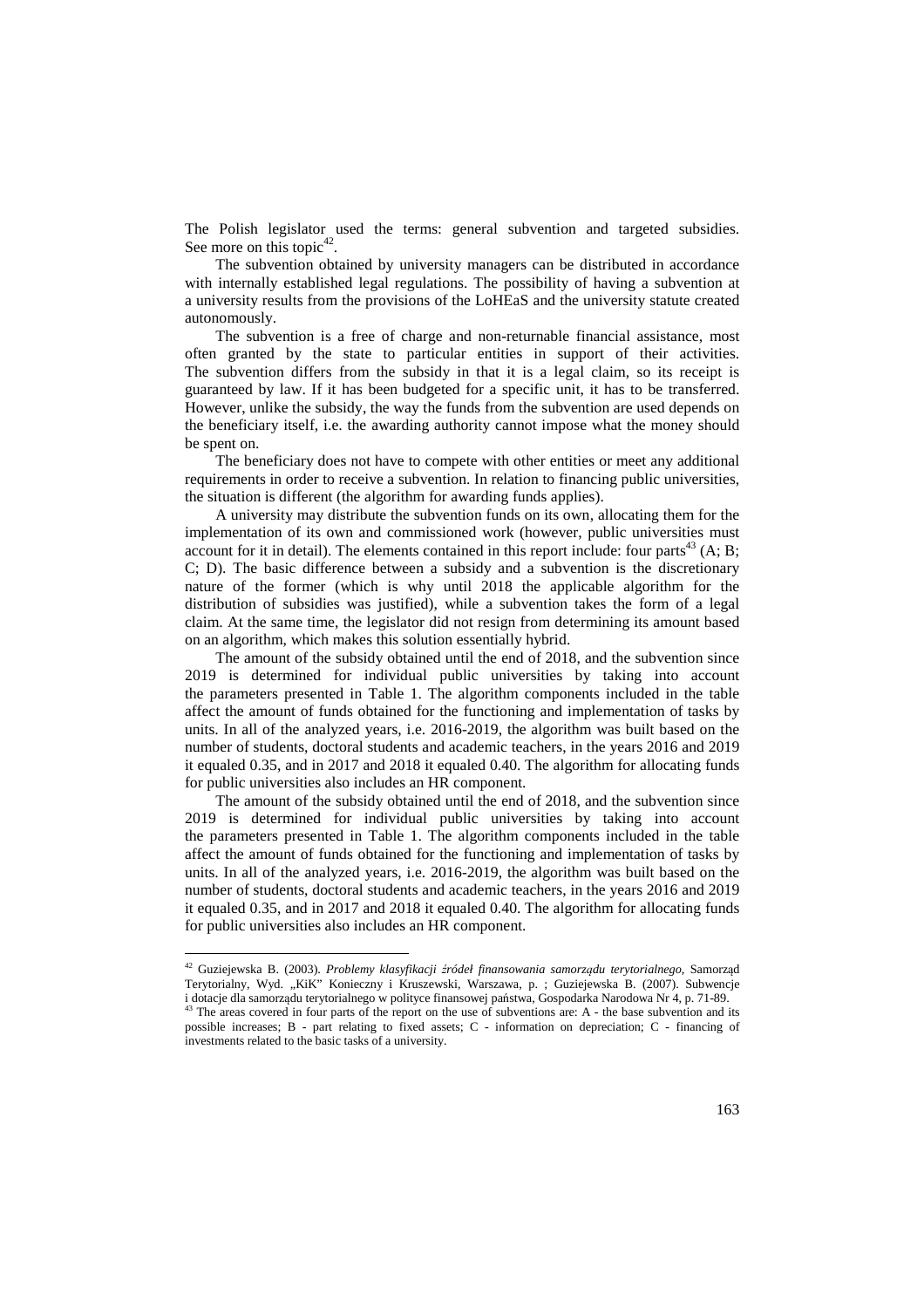|                         | awarded                                                                                                       |      |                                                                                                           |      | Components of the subsidy/subvention allocation algorithm for universities affecting the subsidy/subvention |      |  |  |
|-------------------------|---------------------------------------------------------------------------------------------------------------|------|-----------------------------------------------------------------------------------------------------------|------|-------------------------------------------------------------------------------------------------------------|------|--|--|
| In $2015$ i $2016^{44}$ |                                                                                                               |      | In 2017 i 2018 <sup>45</sup>                                                                              |      | In $2019^{46}$                                                                                              |      |  |  |
|                         | number of<br>students and<br>doctoral students.<br>number of<br>academic<br>teachers                          | 0.35 | number of students and<br>doctoral students.<br>number of academic<br>teachers                            | 0.40 | number of students and<br>doctoral students.<br>number of academic<br>teachers                              | 0.35 |  |  |
|                         | HR component                                                                                                  | 0.35 | HR component                                                                                              | 0.45 | HR component                                                                                                | 0.25 |  |  |
|                         | component of<br>proportional<br>development of<br>education<br>(students, full-<br>time doctoral<br>students) | 0.10 | component of<br>proportional<br>development of<br>education (students,<br>full-time doctoral<br>students) |      | component of<br>proportional<br>development of<br>education (students,<br>full-time doctoral<br>students)   |      |  |  |
|                         | research<br>component<br>(number of<br>grants)                                                                | 0.10 | research component<br>(number of grants)                                                                  | 0.10 | research component<br>(number of grants)                                                                    | 0.25 |  |  |
|                         | permission<br>component                                                                                       | 0.05 | permission component                                                                                      |      | permission component                                                                                        |      |  |  |
|                         | student<br>exchange<br>component                                                                              | 0.05 | internationalization<br>component                                                                         | 0.05 | internationalization<br>component                                                                           | 0.05 |  |  |
|                         | project<br>component                                                                                          |      | project component                                                                                         |      | project component                                                                                           | 0.05 |  |  |
|                         | R&D                                                                                                           |      | R&D component                                                                                             |      | R&D component                                                                                               |      |  |  |

**Table 1**. Subsidy/Subvention – a basic element of financing implemented university tasks – education activities and research activities and separate business activity (Self-generated external financing)

Source: author's own study on the basis of Law on Higher Education and Law on Higher Education and Science and ordinances of the Ministry of Science and Higher Education on the distribution of subsidy/subvention.

-

0.05

 $\overline{a}$ 

component

<sup>44</sup> Rozporządzenie Ministra Nauki i Szkolnictwa Wyższego z dnia 27 marca 2015 r. w sprawie sposobu podziału dotacji z budżetu państwa dla uczelni publicznych i niepublicznych. Dz.U. 2015, poz. 463 [Ordinance of the Minister of Science and Higher Education of 27 March 2015 on the method of allocating subsidies from

the state budget for public and private universities. OJ 2015, item 463].<br><sup>45</sup> Rozporządzenie Ministra Nauki i Szkolnictwa Wyższego z dnia 7 grudnia 2016 zmieniające rozporządzenie w sprawie sposobu podziału dotacji z budżetu państwa dla uczelni publicznych i niepublicznych. Dz.U. 2016, poz. 2016 [Ordinance of the Minister of Science and Higher Education of 7 December 2016 amending the ordinance on the method of allocating subsidies from the state budget for public and private universities. OJ 2016, item 2016].

<sup>46</sup> Rozporządzenie Ministra Nauki i Szkolnictwa Wyższego z dnia 13 grudnia 2018 r. w sprawie sposobu podziału środków finansowych na utrzymanie i rozwój potencjału dydaktycznego oraz potencjału badawczego znajdujących się w dyspozycji ministra właściwego do spraw szkolnictwa wyższego i nauki oraz na zadania związane z utrzymaniem powietrznych statków szkolnych i specjalistycznych ośrodków szkoleniowych kadr powietrznych. Dz. U. 2018, poz. 2508 [Ordinance of the Minister of Science and Higher Education of 13 December 2018 on the distribution of financial resources for the maintenance and development of didactic potential and research potential at the disposal of the minister responsible for higher education and science, and for tasks related to the maintenance of aircraft school and specialist air personnel training centers. OJ 2018, item 2508].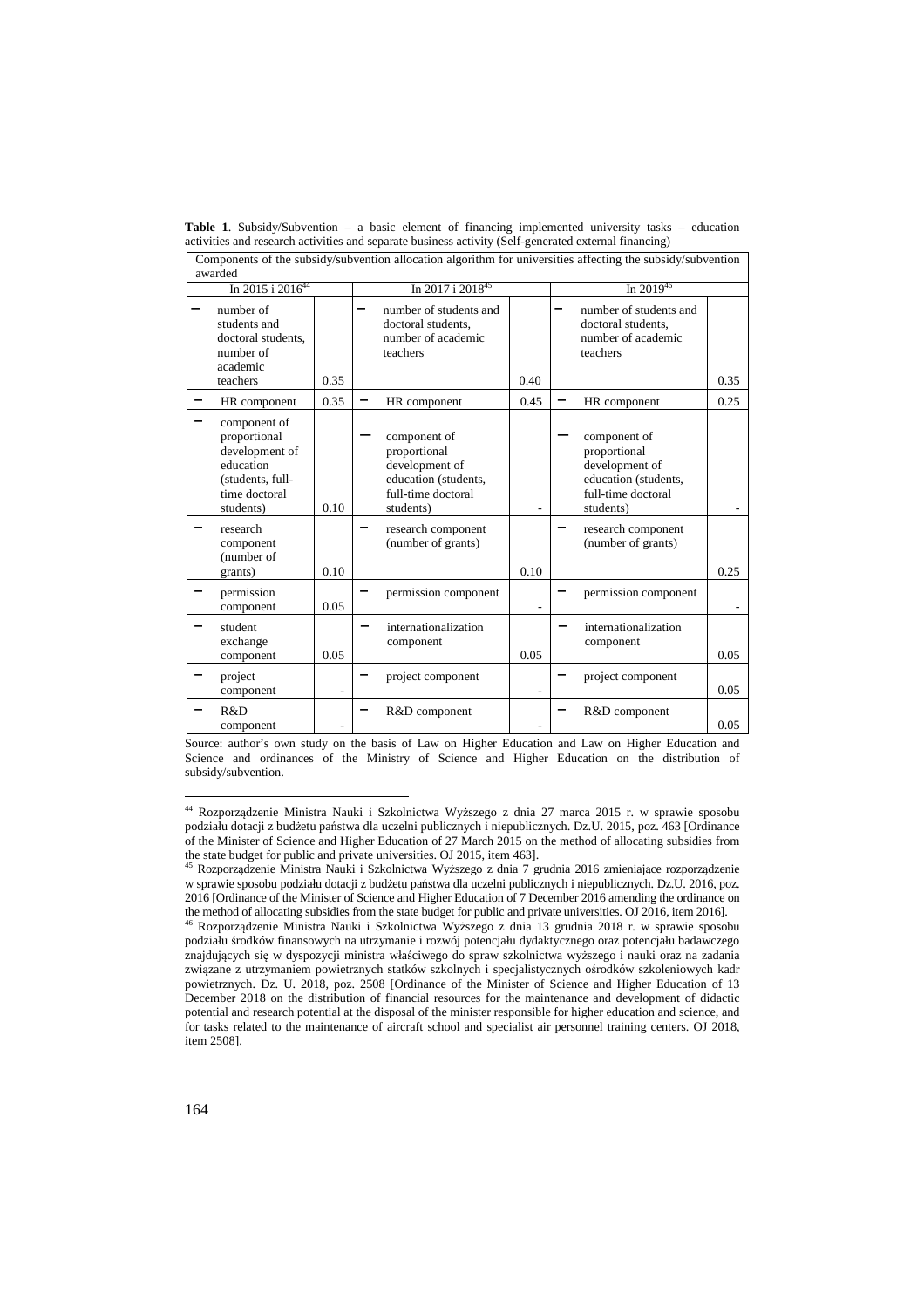Table 2 contains information regarding the guaranteed amount of subsidy/subvention received by public universities in 2015-2019. The entries presented in the table are based on legal regulations created by the Minister of Science and Higher Education.

The guaranteed amount of the subsidy granted to public universities (and from 2019 it is a subvention) is secured by the parameter – constant of transfer. This parameter equaled 0.65 in the years 2015 and 2016, in the years 2017-2019 it equaled 0.50, and in 2020 the constant of transfer was reduced to the amount of 0.45. In the following years it is planned to permanently decrease it by 0.05 per year, to the level of 0.30 in 2023. This parameter guarantees that every public university receives a subsidy/subvention at the level specified in legal regulations.

**Table 2.** Constant of transfer – giving financial security specified in legal regulations for the functioning of public universities

| Constant of transfer for subsidy/subvention for the years 2015-2023 |               |      |      |      |      |  |  |
|---------------------------------------------------------------------|---------------|------|------|------|------|--|--|
| Years                                                               |               |      |      |      |      |  |  |
| 2015 and 2016                                                       | $2017 - 2019$ | 2020 | 2021 | 2022 | 2023 |  |  |
| 0.65                                                                | 0.50          | 0.45 | 0.40 | 0.35 | 0.30 |  |  |

Source: author's own study on the basis of the ordinances of the Ministry of Science and Higher Education on the distribution of subsidy/subvention.

The constant of transfer indicates the level of financial security in relation to the amount of the subsidy from the previous financial year (Table 2).

Financing of public universities is complex, and funds, real estate and other things can be transferred to public universities from various units. Figure 1 shows the sources of funding for operational tasks carried out by public universities and ventures (usually implemented over a longer period of time). The main distribution of these sources is comprised of public (guaranteed and non-guaranteed) and private financing.



Figure 1. Basic sources of financing of activities of public universities Source: author's own study.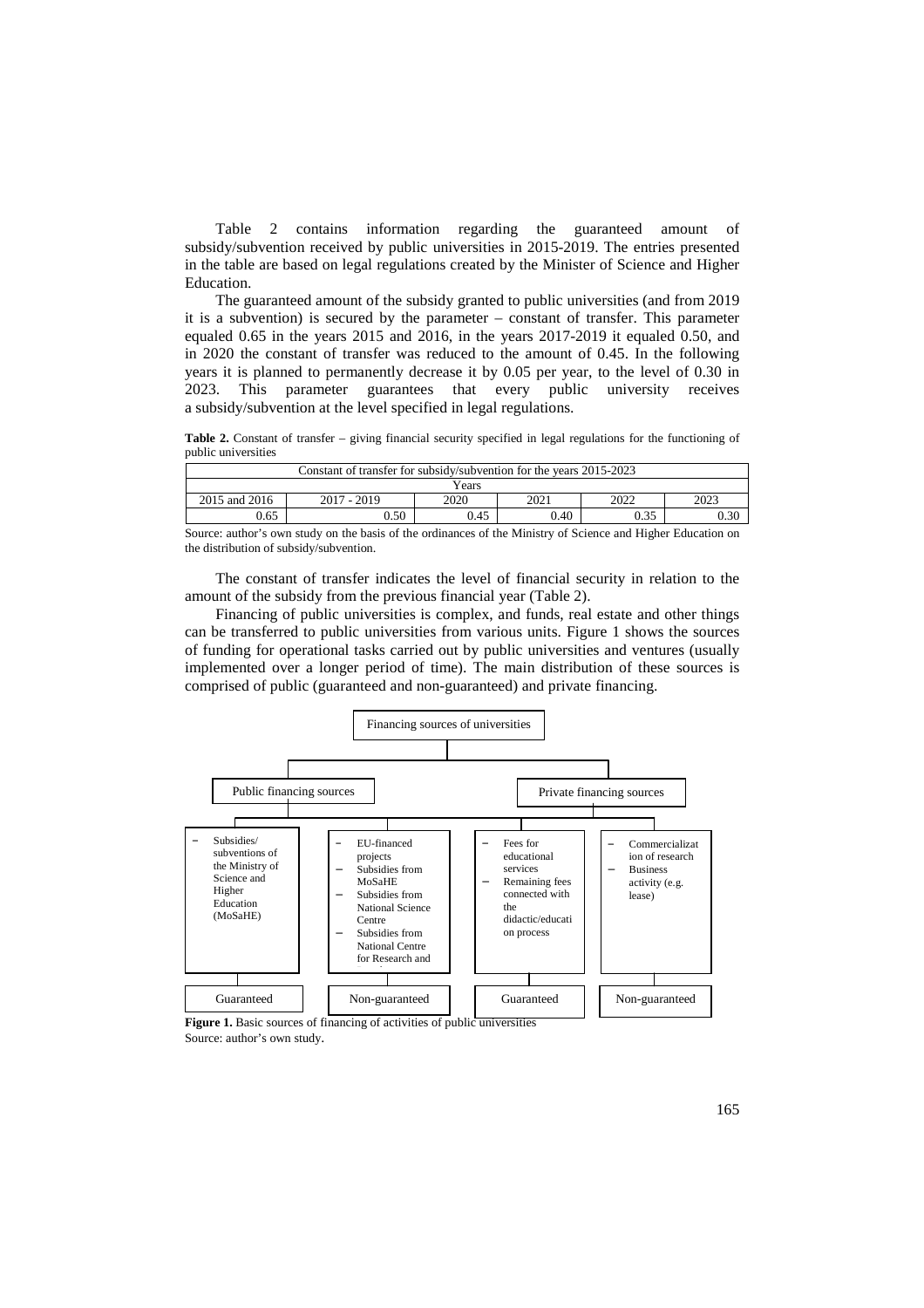Financing of public universities is based primarily on revenues from the public sector (guaranteed and non-guaranteed sources). Financing from public funds is governed by the provisions of the law and it usually depends on the scientific potential of these entities. Private sources of financing are currently obtained mainly as fees for educational services and they come primarily from education at various levels (I, II and III degree), and they can also come from postgraduate studies, courses and trainings. Figure 1 presents the sources of financing occurring in all public higher education institutions that operate at the academic level. On the other hand, private sources of funding, which are not guaranteed by longer periods of cooperation, constitute above all the economic activity of public universities whose role is to support their statutory tasks. In recent years, activities involving the commercialization of research results and development works carried out at universities have become more and more important.

 Usually, the largest by value stream of financing public universities are funds allocated to public universities as a basic subsidy, and from  $2019 -$  the subvention allocated in order to maintain the teaching and research potential and other purposes, in accordance with the provisions of Art. 365, LoHEaS. Determining the amount of funds obtained by public universities (awarded as a subvention from the Ministry of Science and Higher Education) depends on the parameters specified in the allocation algorithm of subsidies (until the end of 2018), and from  $2019 -$  subventions<sup>47</sup>. Since 2019, public universities can also obtain treasury bonds. In 2019 most public universities were allocated these financial market instruments; this was done through the Ministry of Science and Higher Education<sup>48</sup>.

Funds which are not guaranteed by public institutions, allocated based on the principles set out in separate legal regulations, include various types of targeted subsidies (subject and entity subsidies)<sup>49</sup>. They are granted to these organizationally and legally complex public entities from various sources (Art. 372 of the LoHEaS), including from local government units, a union of local government units or a metropolitan association<sup>50</sup>. The essence of financing which is not provided by public institutions lies in the fact that the source of obtaining funds is the external environment of an entity. It can also take place in a material and financial form<sup>51</sup>. The State Treasury and local government units may transfer e.g. real estate – on the terms and in the mode specified in the Act of 21 August 1997 on real estate management (Journal of Laws of 2018, item 2204, as amended  $11$ ) – to universities.

 $47$  Art. 365 LoHEaS - Financing the higher education system and public tasks of universities.

<sup>&</sup>lt;sup>48</sup> Article 310, par. 1. Act on Provisions introducing the Law on Higher Education and Science of 3 July 2018. In 2019 and 2020, the minister competent for budget, at the request of the minister responsible for higher education and science, may transfer treasury securities to a public university to increase the core fund or to international scientific institute to increase the statutory fund. 2. The nominal value of liabilities under issued treasury securities transferred to public universities and international scientific institutes may not exceed PLN 3,000,000. PLN Act on Provisions introducing the Law on Higher Education and Science of 3 July 2018

<sup>49</sup> Rosen H.S. (1999). *Public Finance*. Fifth Edition, Irwin/Mc Graw-Hill.

<sup>&</sup>lt;sup>50</sup> Article 1. par. 1. A metropolitan association is an association of local government units located in a given metropolitan area. 2. The metropolitan association includes: 1) municipalities located within the metropolitan area; 2) poviats in which at least one commune is located within the metropolitan area.

<sup>&</sup>lt;sup>51</sup> Article 423 par. 1. The State Treasury and local government units may transfer real estate to universities on the terms and in the manner specified in the Act of 21 August 1997 on real estate management (Journal of Laws of 2018, item 2204, as amended).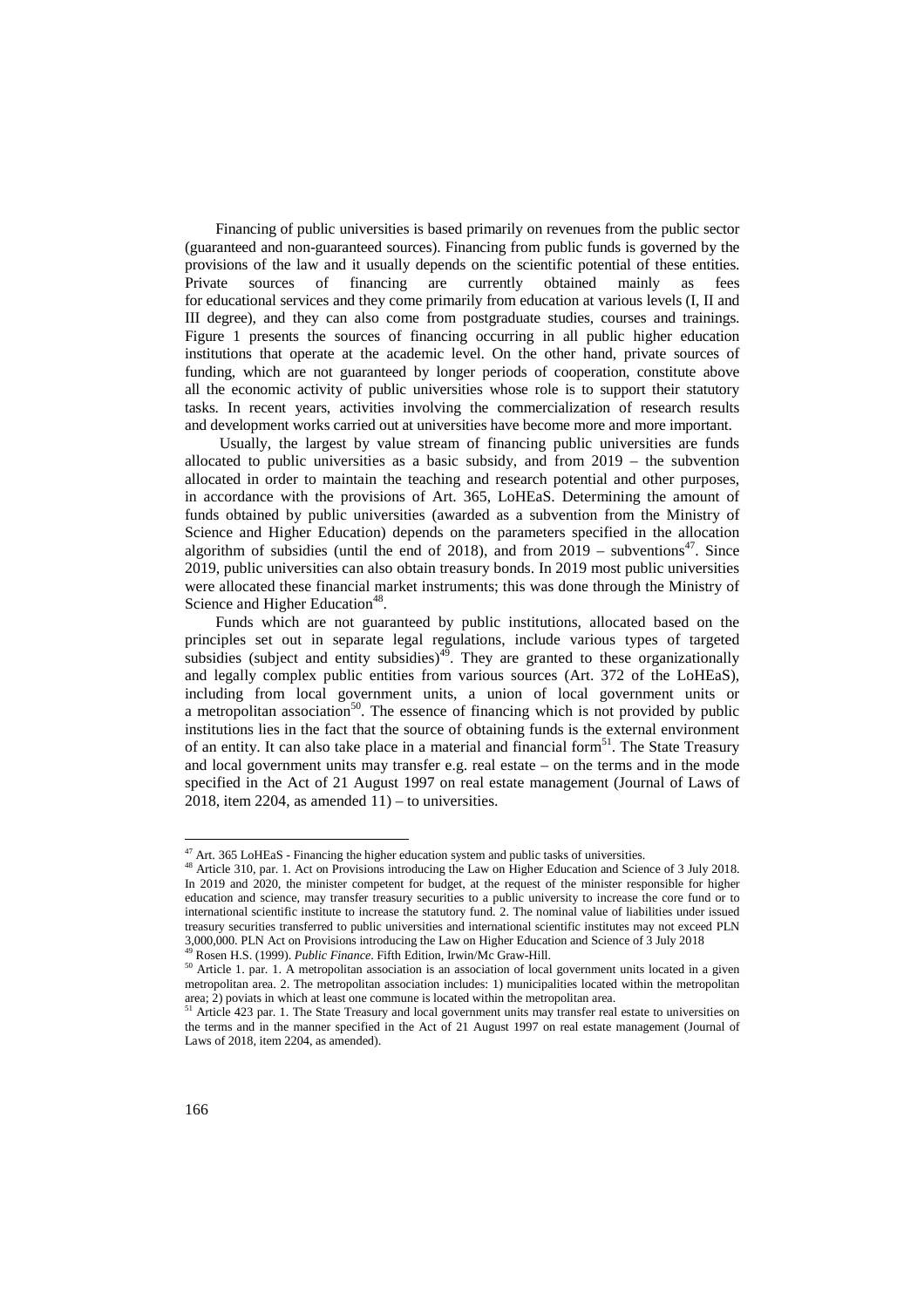University authorities can shape financing streams from public and private sources through more efficient management and more effective management of material resources, scientific and research potential, and making university assets available for use by third-parties for fees.

### **Research methodology**

Obtaining the expected insight into the complexity of the studied phenomenon was associated with the use of an adequate research method. The initial analysis has shown the legitimacy of conducting research using qualitative methods, which are suggested to be used in situations where their subject includes phenomena that are difficult to be generalized<sup>52</sup> or those in which a significant cognitive deficit is noticeable<sup>53</sup>. In the case of the phenomenon in question (sources of financing for public universities), at least three reasons determined the choice of this method. First of all, each entity shapes its financial policy individually. As a result, it may differ from other entities when it comes to solutions adopted in the area of financing sources. A large individuality in shaping a university's financial policy results from the statute, in which each university is responsible for shaping the principles of management on its own. Secondly, there is a noticeable deficit of knowledge about this phenomenon in the area of public sector entities, and public universities with a high degree of organizational complexity in particular. Thirdly, the literature<sup>54</sup> indicates quite generally the types of financial streams from which the operations of these entities are financed, while the specific sources (disposers of these funds) of their origin are not identified.

It was decided to fill in the identified knowledge gaps in the above-mentioned areas. The phenomenological and interpretative basis of qualitative research, in which the researcher has close contact with persons producing or presenting empirical data, has advantages and disadvantages<sup>55</sup>. The researcher is here oriented towards an exhaustive description of individual phenomena, together with an attempt to capture those external events that can qualitatively change the phenomena studied. Therefore, the research aims to identify the features of the studied phenomenon and reveal its uniqueness<sup>56</sup>. Therefore, empirical findings were made using the case study method supported by the participatory observation method. They are the result of research conducted by the author, one of the most commonly used qualitative research method in economic sciences<sup>57</sup> – an observation. This method enables orientation in significant phenomena occurring in the financial area of an organization. Its use is the basis for studying

<sup>52</sup> Chełpa S. (2003). *Kwalifikacje kadr kierowniczych przedsiębiorstw przemysłowych. Kierunki i dynamika*  zmian. Monografie i Opracowania No. 155, Prace Naukowe Akademii Ekonomicznej nr 996, p. 301-324.<br><sup>53</sup> Kartana Maria (2000)

<sup>53</sup> Kostera M. (2003). Antropologia organizacji. Metodologia badań terenowych. Wydawnictwo Naukowe PWN. Warszawa,

<sup>54</sup> Stachowiak-Kudła M., Kudła J. (2017). *op. cit*.

<sup>55</sup> Stańczyk S., *Triangulacja – łączenie metod badawczych i urzetelnienie badań*. [in:] Podstawy metodologii badań w naukach o zarządzaniu, editor W. Czakon, Oficyna a Wolters Kluwer Business, Warszawa, 2011, p. 19-26.

 $6$  Chełpa S. (2003). Op. cit., p. 301-324.

<sup>57</sup> Chybalski F., Matejun M. (2013). *Organizacja jako przedmiot badań – od zbierania danych do analizy wyników*. [in:] Adamik A. (editor), Nauka o organizacji. Ujęcie dynamiczne, Oficyna a Wolters Kluwer business, Warszawa, p. 93-151.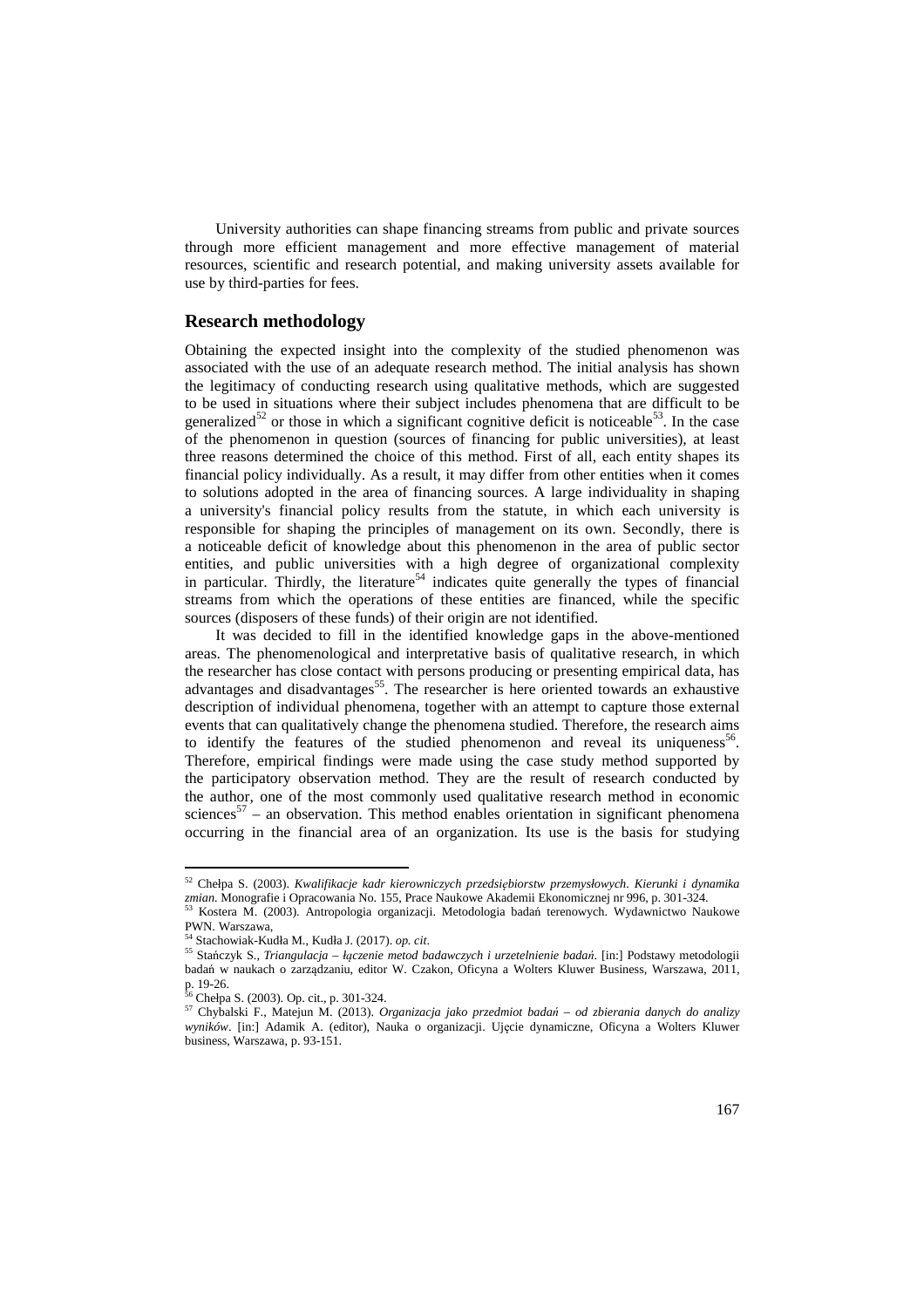documentation and other artifacts. At the same time, the study decided to use a hybrid method combining the features of the types of observations indicated in the literature<sup>58</sup>, namely:

- − participatory when the researcher is a participant in the organization/community he/she is researching, and thus is someone "from within". He/she interferes to some extent in the interactions among the members of the group he/she is watching and their behavior<sup>59</sup>. Therefore, the researcher enters a specific social environment, which allows him/her to better understand the structure of the studied group,
- non-participatory if the researcher is not a participant in the organization/community he/she is researching. Non-participatory observation is made "from the outside", so as a passive observer, the researcher is not able to make a thorough interpretation without personally entering into the role of the objects of his/her analysis.

Such an approach is an expression of a departure from methodological fundamentalism, in which various research methods cannot be mixed, but it is also not eclecticism full of cognitive freedom, assuming the possibility of combining methods or fully unfettered anarchism deprived of scientific methods and maintained in the convention called "anything goes"<sup>60</sup>.

Its application, mainly with the intention of better capturing the occurring phenomena, was determined by numerous premises that scientists<sup>61</sup> indicate in literature as necessary for its use, namely:

- − better access to data,
- − knowledge of the meaning of actions,
- − knowledge of people,
- − sense of the situation and the whole organization,
- − opportunity to learn through experience.

The study is longitudinal in nature, as it has been conducted by the author continuously for 4 years. The timing of this study is not accidental. The 2016 introduction of a fundamental, as claimed in the literature  $62$ , change in the method of

<sup>58</sup> Stańczyk S. (2011). *Op. cit*., p. 19-26.

<sup>59</sup> Babbie E. (2004). *Badania społeczne w praktyce*, PWN, Warszawa.

<sup>60</sup> Sułkowski Ł (2005). *Epistemologia w naukach o zarządzaniu*. PWE, Warszawa.

<sup>61</sup> Kostera M. (2003). *Op. cit*.; Stańczyk S. (2011). *Op. cit*.; Yin R. (1994). *Case study research: Design and methods*, Sage Publications, Thousand Oaks, CA <sup>62</sup> Rozporządzenie Ministra Nauki i Szkolnictwa Wyższego z dnia 27 marca 2015 r. w sprawie sposobu

podziału dotacji z budżetu państwa dla uczelni publicznych i niepublicznych. Dz.U. 2015, poz. 463 [Ordinance of the Minister of Science and Higher Education of 27 March 2015 on the method of allocating subsidies from the state budget for public and private universities. OJ 2015, item 463]; Rozporządzenie Ministra Nauki i Szkolnictwa Wyższego z dnia 7 grudnia 2016 zmieniające rozporządzenie w sprawie sposobu podziału dotacji z budżetu państwa dla uczelni publicznych i niepublicznych. Dz.U. 2016, poz. 2016 [Ordinance of the Minister of Science and Higher Education of 7 December 2016 amending the ordinance on the method of allocating subsidies from the state budget for public and private universities. OJ 2016, item 2016]; Rozporządzenie Ministra Nauki i Szkolnictwa Wyższego z dnia 13 grudnia 2018 r. w sprawie sposobu podziału środków finansowych na utrzymanie i rozwój potencjału dydaktycznego oraz potencjału badawczego znajdujących się w dyspozycji ministra właściwego do spraw szkolnictwa wyższego i nauki oraz na zadania związane z utrzymaniem powietrznych statków szkolnych i specjalistycznych ośrodków szkoleniowych kadr powietrznych. Dz. U. 2018, poz. 2508 [Ordinance of the Minister of Science and Higher Education of 13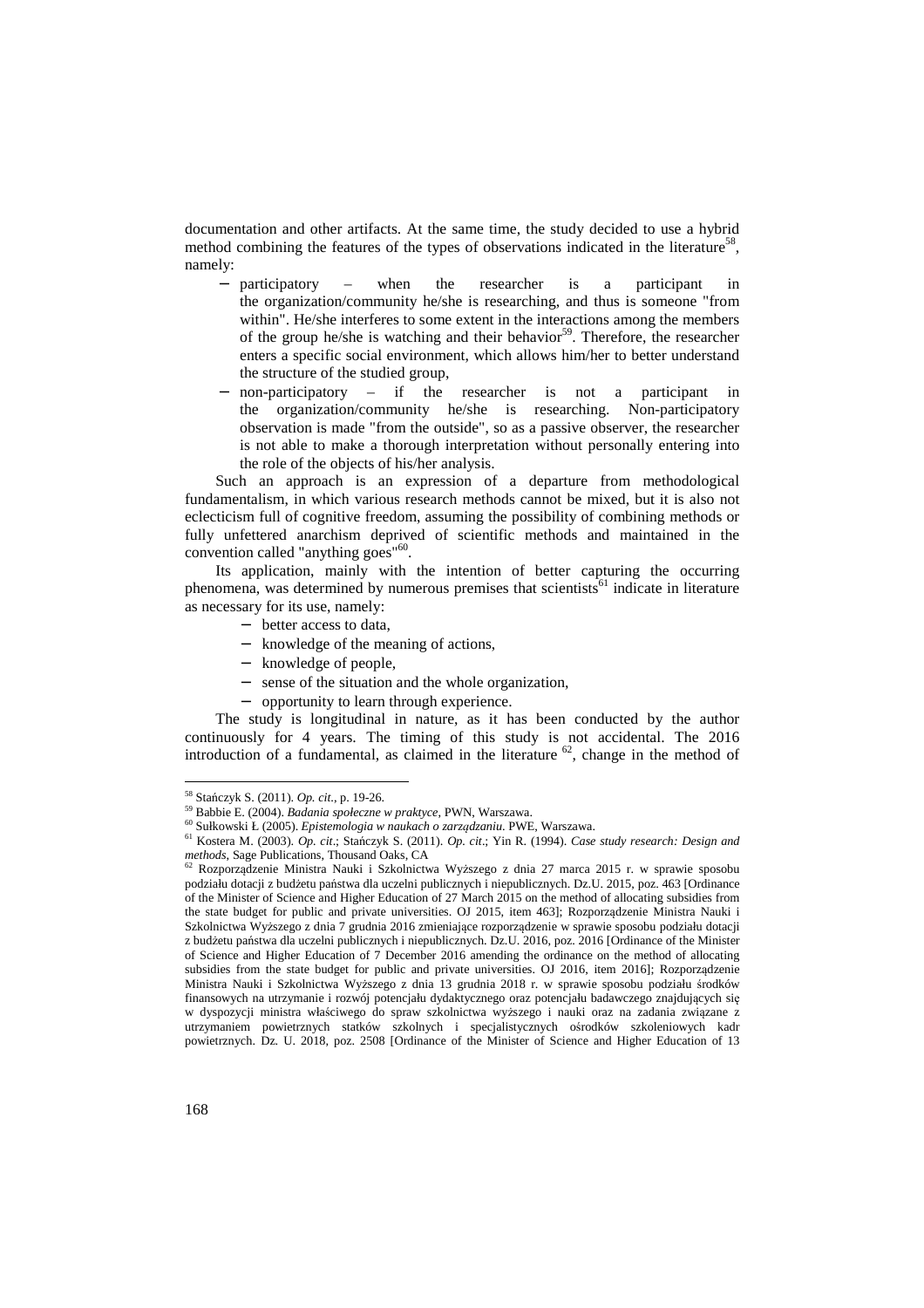calculating subsidies for public universities was considered as a threshold for their implementation.

In turn, the study covered a deliberately selected multi-field university. The criterion for its selection was the possibility of an in-depth insight into its financial and accounting areas and the fact that the types of sources of financing its tasks may slightly differ from other entities of this type and size class, as it was noticed on the basis of practical experience.

## **Structure of sources of financing for a public university - findings based on a financial statement of this entity supported by the results of qualitative research**

Changes in the amount and structure of sources of financing the tasks of the audited university are presented in Figure 3. and Table 4. They contain data derived from additional information created as an element of the audited entity's financial statements and entries in their accounting books. Financial statements are prepared on the basis of Art. 45, par. 1 of the Accounting Act as at the date of closing the accounting books. When presenting the data of the audited entity, the author was guided by the identification of sources of their financing and division into those coming from the public finance system (as guaranteed by the Ministry of Science and Higher Education and those for which a university must compete) and those supplying the activities of a university from the private sector (guaranteed, e.g. fees for activities related to the didactic process and non-guaranteed - other private sources). The division with identification of financing sources is presented in Figure 3.

While studying the selected university, the author analyzed the financing of its goals from two main sources: from the public sector and from the private sector. Public universities realizing their goals focus on the implementation of these projects, the effects of which have the greatest impact on the parameters of the algorithm for the distribution of funds obtained from the resources of the Ministry of Science and Higher Education. Consequently, these activities are expected to increase their value. In the years 2016-2019 in the audited unit (multi-field university), the highest value of financial resources that were directly related to the basic tasks of the university were those guaranteed by the Ministry of Science and Higher Education, and their amount depended on the algorithms for their allocation. They were included in the ordinances of the Minister of Science and Higher Education.

In the analyzed period (Figure 3), in the years 2016-2019 there was a steady increase in the total value of funds from public sources, and in this scope it was a uniform trend from the amount of PLN 124 986.3 in 2016 to PLN 162 589.9 in 2019. The largest amount of public funding were funds from guaranteed sources, ranging from PLN 115 596.1 in 2016 to the amount of PLN 135 346.4 in 2019. However, nonguaranteed funds from public sources ranged from PLN 9 030.2 in 2016 to

December 2018 on the distribution of financial resources for the maintenance and development of didactic potential and research potential at the disposal of the minister responsible for higher education and science, and for tasks related to the maintenance of aircraft school and specialist air personnel training centers. OJ 2018, item 2508].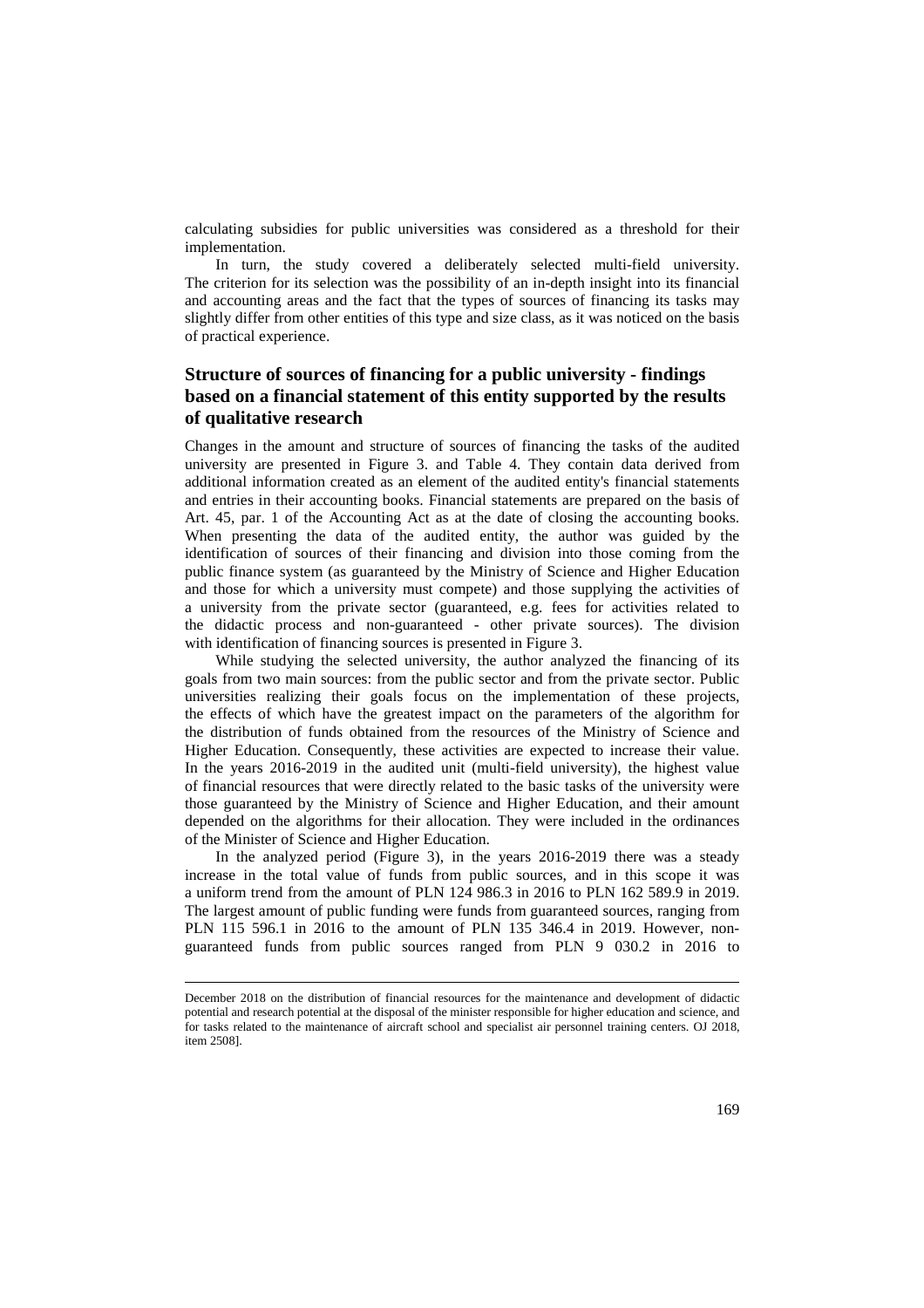PLN 27 243.5 in 2019. However, the increase from non-guaranteed sources was not a growing trend.

|                     | Guaranteed | Non-<br>guaranteed | Public<br>sources -<br>total | Guaranteed | Non-<br>guaranteed | Private<br>sources -<br>total | Total<br>income |
|---------------------|------------|--------------------|------------------------------|------------|--------------------|-------------------------------|-----------------|
| $\blacksquare$ 2016 | 115 956,1  | 9 0 3 0 , 2        | 124 986,3                    | 12 577,8   | 3988.3             | 16 5 6 6,1                    | 141 552,4       |
| $\blacksquare 2017$ | 116964,4   | 11934,8            | 128 899,2                    | 14 248,6   | 3 3 1 2 , 1        | 17 560,7                      | 146459.9        |
| $\blacksquare 2018$ | 117813.9   | 11 328,6           | 129 142,6                    | 18 015,4   | 3 1 9 3 , 3        | 21 208,7                      | 150 351,3       |
| $\blacksquare$ 2019 | 135 346,4  | 27 243,5           | 162 589,9                    | 20 12 1.4  | 4479.8             | 24 601,1                      | 187 191,1       |

**Figure 3.** Financing tasks of public universities in the years 2016-2019 (in thousands PLN) Source: author's own study.

Private sources, which – at the researched university – mainly come from fees related to the didactic process, as well as from the commercialization of research results increased in each audited accounting year, in 2016 it was a total of PLN 16 566.1, and in 2019 it increased to PLN 24 601.1. The largest amount from private sources are those from guaranteed sources, the level of which increased from PLN 12 577.8 in 2016 to PLN 20 121.4 in 2019. The increase of this amount was a constant trend.

In the selected multi-field university (in the years 2016-2018), the share of guaranteed funds from the public sector in total public funding was found at over 90% except for 2019, when the guaranteed source of funding equaled 83.2% of total public funding (Table 4). On the other hand, public sources of financing constituted the largest percentage share in the total funding of the examined university in each of the examined years 2016-2019. In 2016 the share equaled 88.3%, in 2017 – 88%, in 2018 – 85.9%, and in 2019 – 86.9% of all sources of financing examined (from the public and private sectors).

Analyzing private sources of financing it was found that their guaranteed part (mainly coming from fees for didactic processes) constitutes from 75.9% in 2016 to 84.9% in 2018 of total private financing in the analyzed period (2016-2019). Private non-guaranteed sources of financing ranged from 15.1% in 2018 to 24.1% in 2016; changes in this respect did not have a uniform trend. The share of private financing in the total sum of all sources of financing of the studied university increased in the period from 2016 to 2018 from 11.7% in 2016 to 14.1% in 2018; in this period it was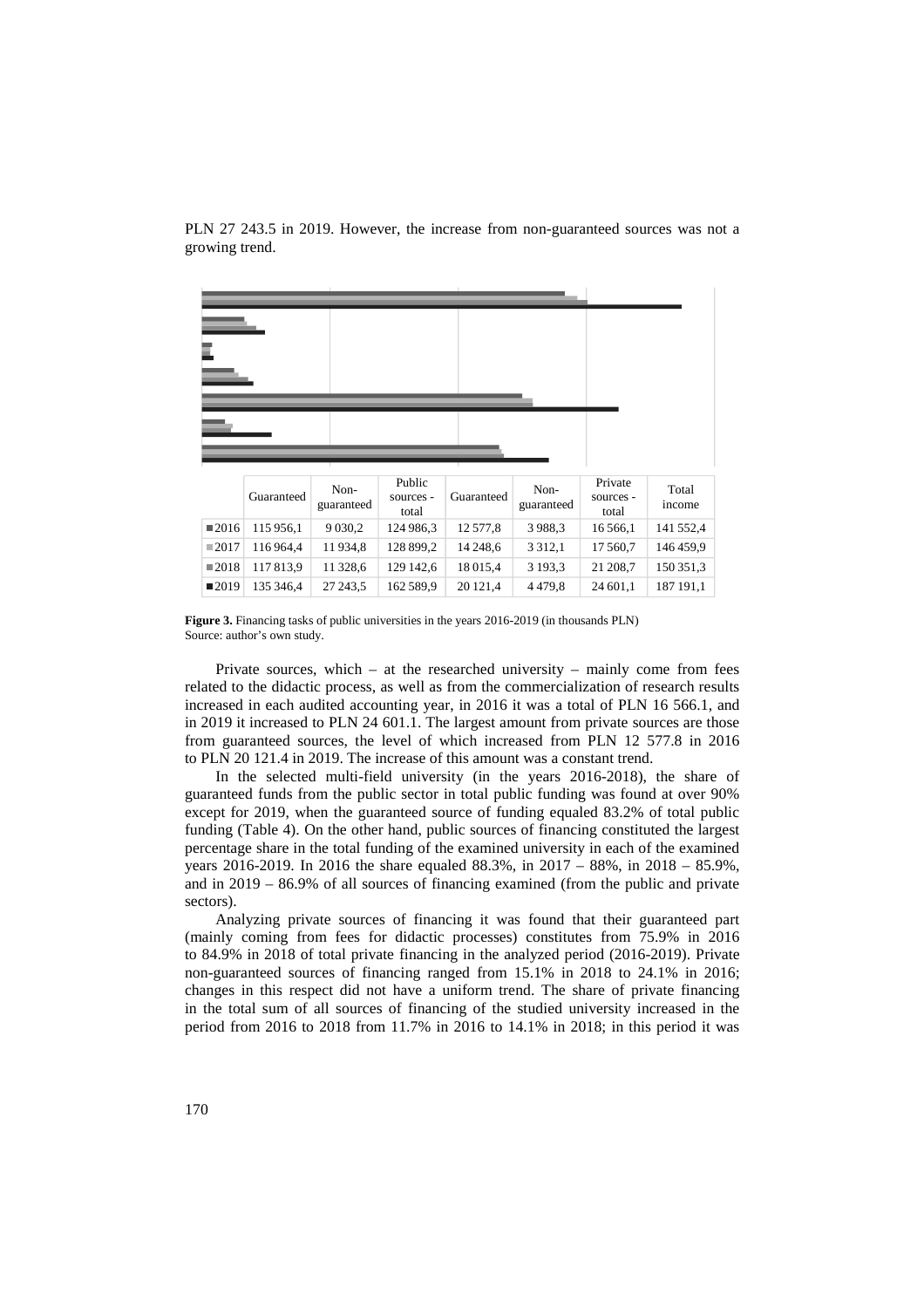a uniformly growing trend. On the other hand, in 2019 there was a decrease in private financing in the total value of financing of the analyzed university by 1 percentage point compared to 2018.

|       | Public sector |            | Public    | Private sector |             | Private   |              |
|-------|---------------|------------|-----------|----------------|-------------|-----------|--------------|
|       |               | Non-       | sources - |                | Non-        | sources - |              |
| Years | Guaranteed    | guaranteed | total     | Guaranteed     | guaranteed  | total     | Total income |
|       | 115 956.1     | 9 0 3 0.2  | 124 986.3 | 12 577.8       | 3 9 8 8 . 3 | 16 566.1  | 141 552.4    |
|       | 92.8%         | 7.2%       | 100%      | 75.9%          | 24.1%       | 100%      |              |
| 2016  |               |            | 88.3%     |                |             | 11.7%     | 100%         |
|       | 116 964.4     | 11934.8    | 128 899.2 | 14 248.6       | 3 3 1 2 .1  | 17 560.7  | 146 459.9    |
|       | 90.7%         | 9.3%       | 100%      | 81.1%          | 18.9%       | 100%      |              |
| 2017  |               |            | 88%       |                |             | 12%       | 100%         |
|       | 117813.9      | 11 328.6   | 129 142.6 | 18 015.4       | 3 1 9 3 . 3 | 21 208.7  | 150 351.3    |
|       | 91.2%         | 8.8%       | 100%      | 84.9%          | 15.1%       | 100%      |              |
| 2018  |               |            | 85.9%     |                |             | 14.1%     | 100%         |
|       | 135 346.4     | 27 243.5   | 162 589.9 | 20 121.4       | 4 4 7 9 .8  | 24 601.1  | 187 191.1    |
|       | 83.2%         | 16.8%      | 100%      | 81.8%          | 18.2%       | 100%      |              |
| 2019  |               |            | 86.9%     |                |             | 13.1%     | 100%         |

**Table 4.** Public and private financing sources of tasks of public higher education institutions from 2016 to 2019 (in thousands PLN)

Source: author's own study..

#### **Summary**

As a result of radical changes in the principles of functioning of public universities that have taken place over the last two years, the attention of managers of these entities has been focused mainly on the implementation of tasks resulting from the scientific evaluation of units, having an impact on the algorithm for the distribution of subsidies. To a lesser extent, this attention is directed to ensuring medium or long-term financial stability of these entities. Perhaps the reason for this is the sense of stability in this respect that is provided by public funding. However, in light of the applicable law, such an approach can be hazardous and the sense of stability of financing from this source may be illusory. Hence, the recognition of the structure of financing sources, which was done in this study, seems to be of primary importance in terms of making possible changes in this respect.

On the basis of the conducted study, the structure of financing sources of the studied public university was determined, indicating the possibility of using the entity's financial reporting for this purpose.

Research on university funding sources was conducted in a public multi-field university, whose activities are financed for the most part from the budget of the Ministry of Science and Higher Education.

It was noticed, based on the classification of sources of financial supply indicated in the literature, that they are heterogeneous. In part they are located in the public sector and in other part – in the private sector.

Analyzing public sources of financing the activities of a selected public university, their greatest value was found in the area of guaranteed public financing. At the same time, while examining (guaranteed and non-guaranteed) public funding sources for 2016-2019, there was a steady increase in their total value; in this respect it was a uniform trend. Analyzing public funds for the implementation of the studied university's tasks, it can be stated that in the years 2016-2018 the share of guaranteed financial resources from the public sector was at the level of over 90%, except for 2019, when this source of financing constituted 83.2% of total public funding.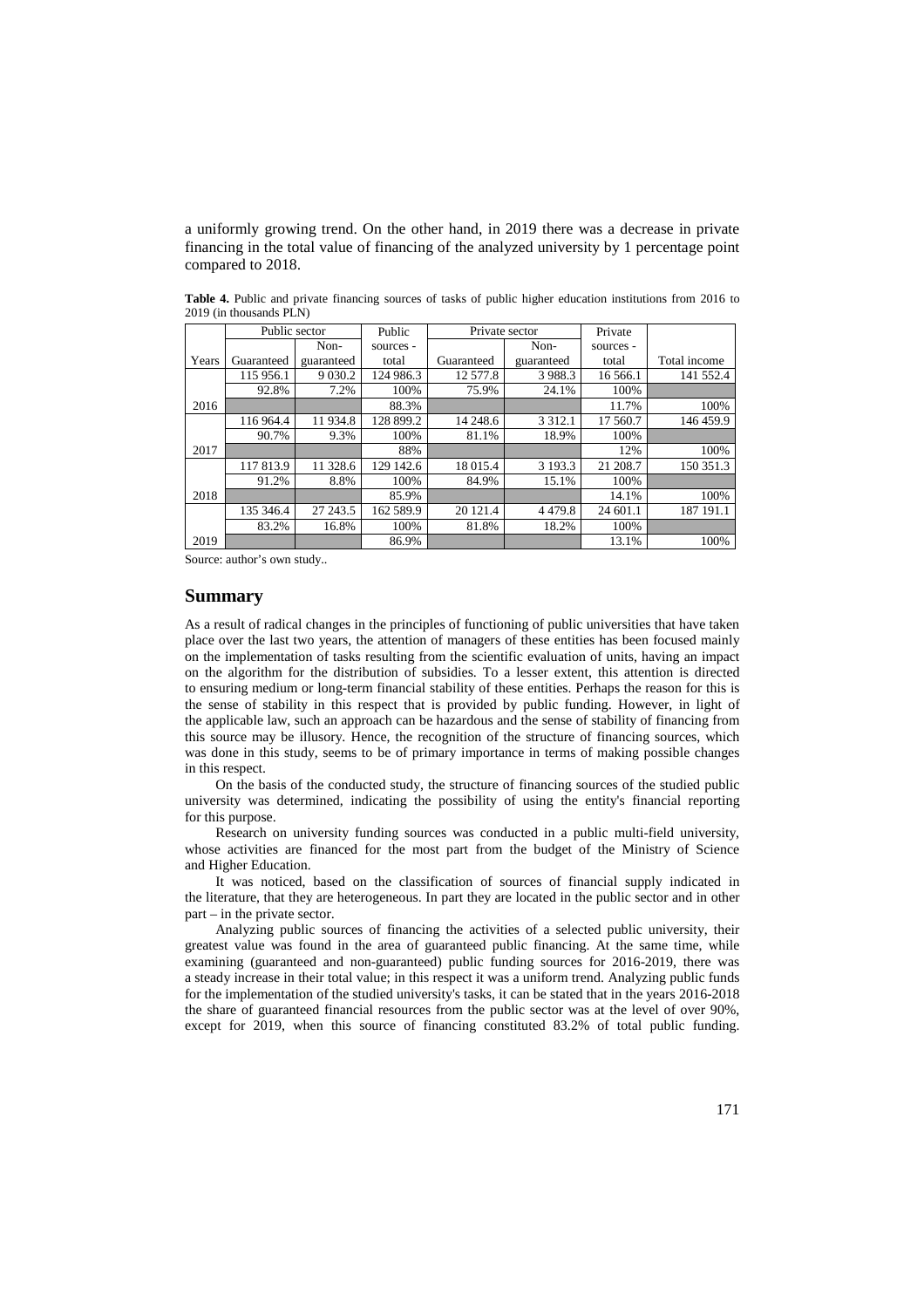On the other hand, public sources of financing constituted the largest percentage share in total financing (by analyzing public and private sources jointly) of the studied university in each of the examined years 2016-2019. However, it was a downward trend, except for 2019, when there was a slight increase in this respect to the level of 86.9%.

Despite all of the above, the largest share of public funds (from guaranteed and nonguaranteed sources jointly) in the total funding of the university (from public and private funds) in the analyzed period was found in 2016, at the level of 88.3%. This indicates an increase in the share of funding for this university from private sector funds. Private sources mainly come from fees related to the teaching process. Private sources are also those from commercialization of research results. Both groups of funds from the private sector increased in each audited financial year; in 2016 it was a total of PLN 16,566.1, and in 2019 it increased to PLN 24,601.1. While analyzing these sources of financing it was found that their guaranteed part constitutes from 75.9% in 2016 to 84.9% in 2018 of total private financing in the analyzed period (2016-2019). However, private non-guaranteed sources of financing ranged from 15.1% in 2018 to 24.1% in 2016; changes in this respect did not have a uniform trend. The share of private financing in the total sum of all sources of financing of the studied university increased in the period from 2016 to 2018 from 11.7% to 14.1%, respectively; in this period it was a uniformly growing trend. A slight decrease in this share in general university financing occurred in 2019 to the level of 13.1%.

Increasing the share of financial resources from the commercialization of research results in the total volume of task financing demonstrates the growing importance of the entrepreneurial university idea, which recently seems to be one of the university's major activities.

The analysis of legal regulations in the scope of financing the operations of public universities clearly indicates that the amount of subvention guaranteed by the state will decrease in the coming years. This, in turn, from the point of view of managers of these entities should lead them to intensify not only scientific activity, but also simultaneously stimulate entrepreneurial activity, which must soon become an effective source of financial support for this type of university.

Therefore, it is worth conducting further (on a broad sample of universities) research aimed at developing a model of the structure of financing sources for public universities. It can be assumed that this would be extremely helpful in the activities of managers of these entities in the coming years.

In this context, in the course of further research, it seems reasonable to recognize the financial results of these entities informing about the effectiveness of the use of funds they obtain from various sources.

### **References**

Babbie E. (2004). *Badania społeczne w praktyce*, PWN, Warszawa.

Brennan M.C., McGowan P., *Academic entrepreneurship: an exploratory case study.* International Journal of Entrepreneurial Behavior and Research. No. 12(3), 2006

Brennan M.C., Wall A.P., McGowan P., *Academic entrepreneurship. Assessing preferences in nascent entrepreneurs.* Journal of Small Business and Enterprise Development. No. 12(3), 2005

Carnoy M., et al. (2013). University expansion in a changing global economy. Triumph of the BRICs? Stanford University Press, p. 5-8.

Chełpa S. (2003). *Kwalifikacje kadr kierowniczych przedsiębiorstw przemysłowych. Kierunki i dynamika zmian.* Monografie i Opracowania No. 155, Prace Naukowe Akademii Ekonomicznej nr 996, p. 301-324.

Chiang, L., *The Relationship Between University Autonomy and Funding in England and Taiwan.*  Higher Education 48, 2004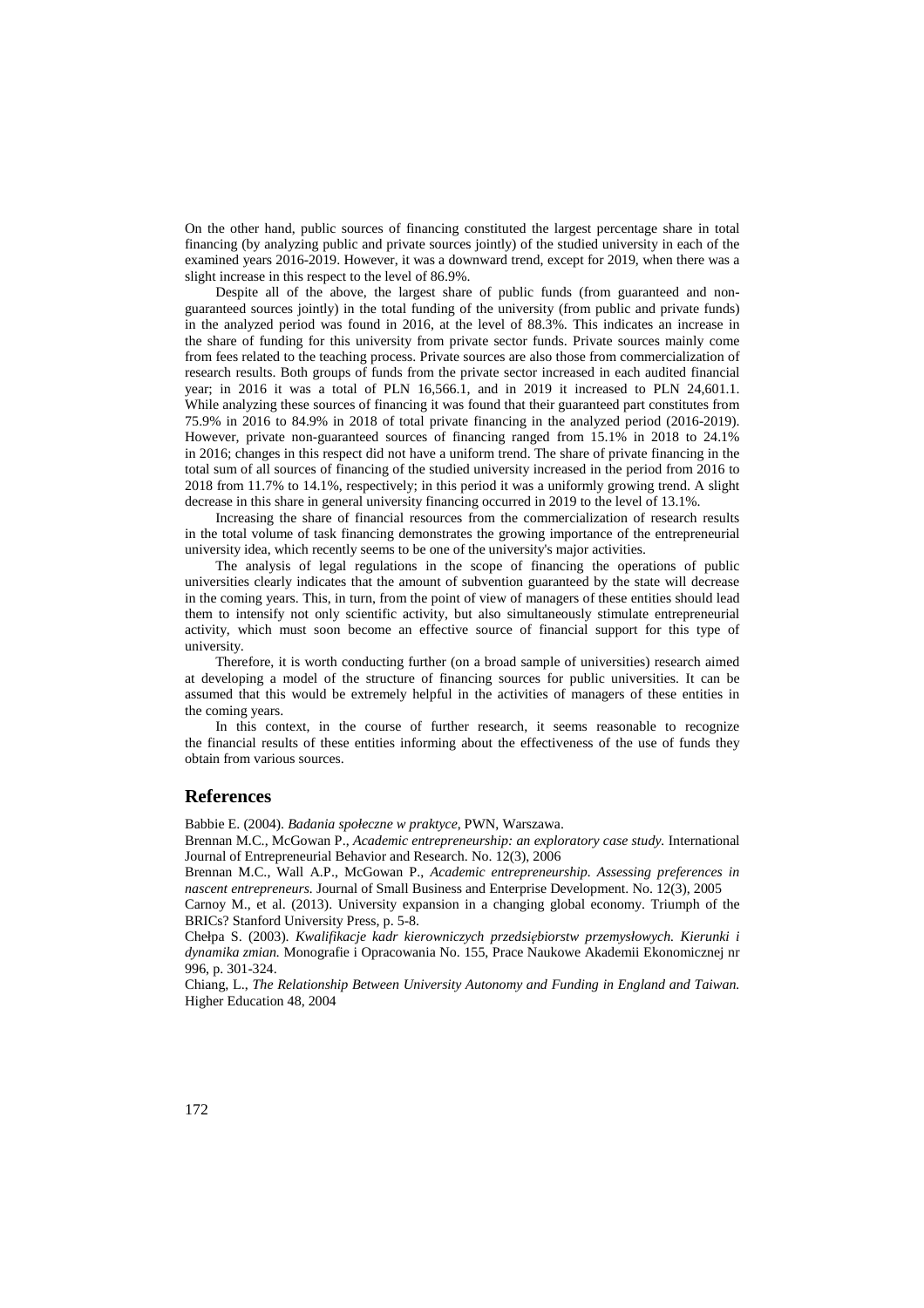Chybalski F., Matejun M. (2013). Organizacja jako przedmiot badań – od zbierania danych do analizy wyników. [in:] Adamik A. (editor), Nauka o organizacji. Ujęcie dynamiczne, Oficyna a Wolters Kluwer business, Warszawa, p. 93-151.

Clark B.R. (1998). *The entrepreneurial university: demand and response.* Tertiary Education and Management. Vol. 4 No 1, p. 5-16.

Clark B.R., *The entrepreneurial university: new foundations for collegiality, autonomy and achievement.* Higher Education Management. No. 13(2), 2001

Clark, B. R. (2004). *Sustaining Change in Universities. Continuities in Case Studies and Concepts. Maidenhead:* Open University Press.

Communication from the Commission to the Council and the European Parliament – Delivering on the Modernisation Agenda for Universities – Education, Research and Innovation, 2006

Estermann, T., Bennetot Pruvot E. (2011). *Financially sustainable universities II*. European universities diversifying income streams. Brussels: European University Association.

Etzkowitz H. (1983) *Entrepreneurial scientists and entrepreneurial universities in American academic science.* Minerva, Vol. 21, No 2–3, p. 198–233.

Guziejewska B. (2003). *Problemy klasyfikacji źródeł finansowania samorządu terytorialnego*, Samorząd Terytorialny, Wyd. "KiK" Konieczny i Kruszewski, Warszawa.

Guziejewska B. (2007). *Subwencje i dotacje dla samorządu terytorialnego w polityce finansowej państwa,* Gospodarka Narodowa Nr 4, p. 71-89.

Hood C. (1991). *A New Public Management for all seasons?* Public Administration. Vol. 69 No 1, p. 3-19.

Hyytinen H., Toom A. (2019). *Developing a performance assessment task in the Finnish higher education context: Conceptual and empirical insights.* British Journal of Educational Psychology. Vol. 89 No 3, p. 551-563.

Ipate, D.M., Pârvu, I., Sandu, C.F., *Comparative study regarding higher education financing systems. Economics,* Management, and Financial Markets 12(2), 2017

Kostera M. (2003). *Antropologia organizacji.* Metodologia badań terenowych. Wydawnictwo Naukowe PWN. Warszawa,

Kwiek M. (2014). P*rzyszłość uniwersytetów w Europie: motywy dyskusji i ich polskie konteksty.*  Nauka i Szkolnictwo Wyższe. No. 1–2, p. 71-90.

Lintner, J., *The Valuation of Risk Assets and the Selection of Risky Investments in Stock Portfolios and Capital Budgets.* Review of Economics and Statistics 47 (1): 1965

Long N.V. (2019). *Financing higher education in an imperfect world.* Economics of Education Review, Vol. 71, p. 23-31.

Markowitz H. (1952), *Portfolio selection*. The Journal of Finance, Vol 7 No 1, p. 77-91.

Pisarska A. (2013). *Budżet jako plan działania oraz instrument zarządzania szkołą wyższą (na przykładzie uczelni publicznej)* [The budget as an action plan and university management instrument (on the example of a public university)]. [in:] Miscellanea Oeconomicae, Studia i materiały, year 17, No. 2/2013, Wydawnictwo Uniwersytetu Jana Kochanowskiego w Kielcach, Kielce.

Pisarska A. (2014). *Kontrola zarządcza jako narzędzie ograniczające ryzyko funkcjonowania szkół wyższych* [Management control as a tool limiting the risk of functioning of universities]. Ekonomika i Organizacja Przedsiębiorstwa, Instytut Organizacji i Zarządzania w Przemyśle, No. 7, Warszawa.

Pisarska A. (2014). *Uwarunkowania i przydatność informacyjna audytu finansowego w szkołach wyższych* [Conditions and informational usefulness of financial audit at universities]. [in:] Tworzenie Mazowieckiego Klastra Audytu i Consultingu Uwarunkowania rozwoju rynku rewizji finansowej w Polsce, Wasilewski M., Wydawnictwo SGGW, Warszawa, 2014 Str.: 83-94. Rosen H.S. (1999). *Public Finance*. Fifth Edition, Irwin/Mc Graw-Hill.

Rozporządzenie Ministra Nauki i Szkolnictwa Wyższego z dnia 25 kwietnia 2012 r. w sprawie określenia wzoru rocznego sprawozdania z działalności uczelni albo związku uczelni oraz wzoru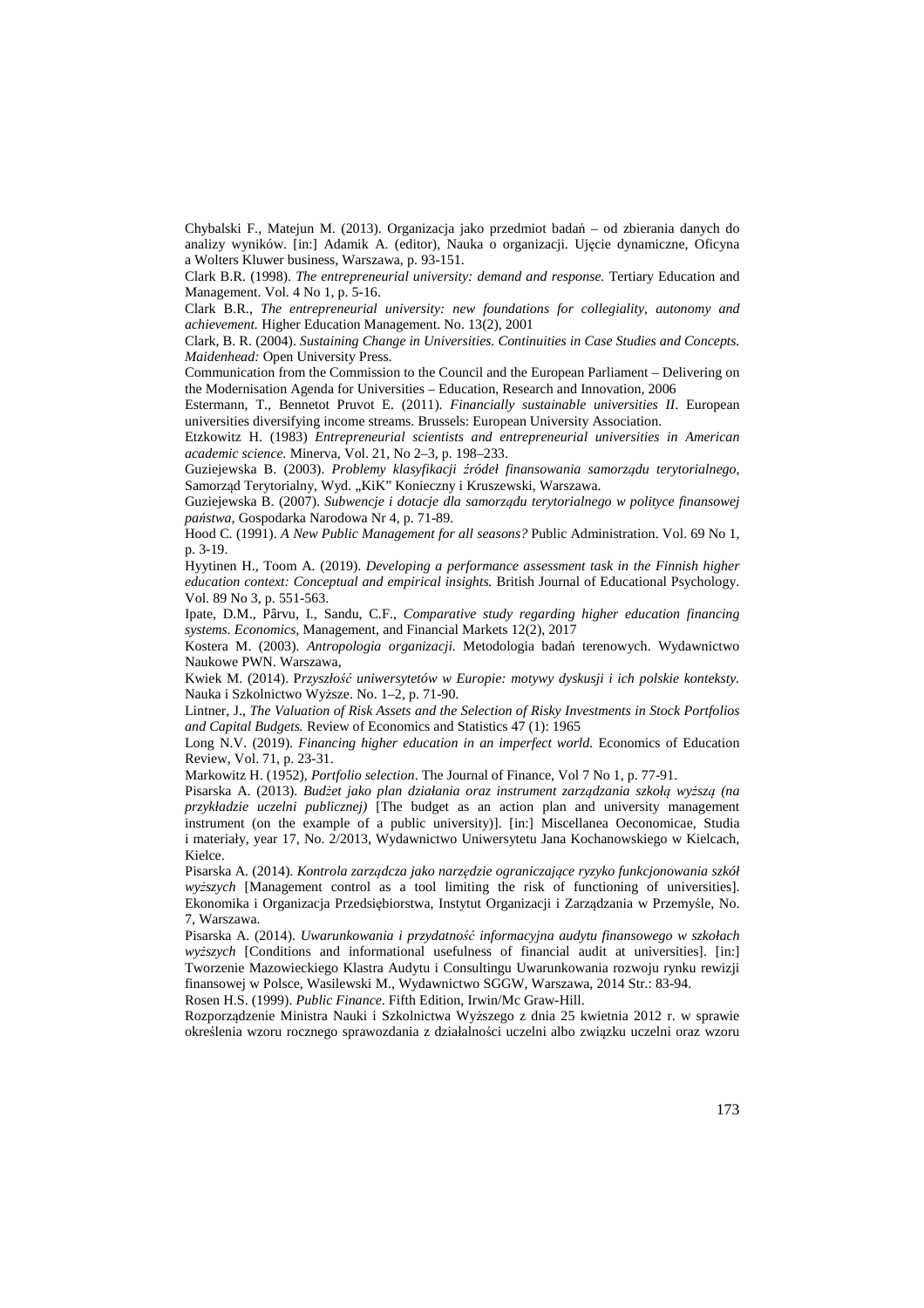sprawozdania z wykonania planu rzeczowo-finansowego [Regulation of the Minister of Science and Higher Education of 25 April 2012 on determining the template for the annual report on the activities of the university or university association and the template for the report on the implementation of the material and financial plan].

Rozporządzenie Ministra Nauki i Szkolnictwa Wyższego z dnia 27 marca 2015 r. w sprawie sposobu podziału dotacji z budżetu państwa dla uczelni publicznych i niepublicznych. Dz.U. 2015, poz. 463 [Ordinance of the Minister of Science and Higher Education of 27 March 2015 on the method of allocating subsidies from the state budget for public and private universities. OJ 2015, item 463].

Rozporządzenie Ministra Nauki i Szkolnictwa Wyższego z dnia 7 grudnia 2016 zmieniające rozporządzenie w sprawie sposobu podziału dotacji z budżetu państwa dla uczelni publicznych i niepublicznych. Dz.U. 2016, poz. 2016 [Ordinance of the Minister of Science and Higher Education of 7 December 2016 amending the ordinance on the method of allocating subsidies from the state budget for public and private universities. OJ 2016, item 2016].

Rozporządzenie Ministra Nauki i Szkolnictwa Wyższego z dnia 13 grudnia 2018 r. w sprawie sposobu podziału środków finansowych na utrzymanie i rozwój potencjału dydaktycznego oraz potencjału badawczego znajdujących się w dyspozycji ministra właściwego do spraw szkolnictwa wyższego i nauki oraz na zadania związane z utrzymaniem powietrznych statków szkolnych i specjalistycznych ośrodków szkoleniowych kadr powietrznych. Dz. U. 2018, poz. 2508 [Ordinance of the Minister of Science and Higher Education of 13 December 2018 on the distribution of financial resources for the maintenance and development of didactic potential and research potential at the disposal of the minister responsible for higher education and science, and for tasks related to the maintenance of aircraft school and specialist air personnel training centers. OJ 2018, item 2508].

Sagan A. 2016). *Metodologia badań ekonomicznych* [Methodology of economic research]. Wydawnictwo Uniwersytetu Ekonomicznego w Krakowie, Kraków.

Scott, P. (1995). *The Meaning of Mass Higher Education. Buckingham*: Open University Press.

Sołtyk P. (2015). *Naruszenia dyscypliny finansów publicznych w jednostce samorządu terytorialnego przedmiotem audytu wewnętrznego.* Zeszyty Naukowe Uniwersytetu Szczecińskiego nr 864 Finanse, Rynki Finansowe, Ubezpieczenia nr 76, t. 2, p. 133;

Sharpe W. (1964). *Capital asset prices: A theory of market equilibrium under conditions of risk*. Journal of Finance, Vol. 19 No 3, p. 425-442.

Sokolovska A., Rainova L., Zatonatska T. (2019). *Loan and grant support for students in the context of the diversification of funding sources for higher education*. Ekonomika, Vol. 98 No 1, p. 111-123.

Stachowiak-Kudła M., Kudła J. (2017). *Financial regulations and the diversification of funding sources in higher education institutions: selected European experiences*. Studies in Higher Education. Vol. 42 No. 9.

Stańczyk S. (2011). *Triangulacja – łączenie metod badawczych i urzetelnienie badań [Triangulation - combining research methods and research reliability]*. [in:] Podstawy metodologii badań w naukach o zarządzaniu, editor W. Czakon, Oficyna a Wolters Kluwer Business, Warszawa, 2011

Sułkowski Ł (2005). *Epistemologia w naukach o zarządzaniu*. PWE, Warszawa.

Thieme J.K. (2009). Szkolnictwo wyższe. Wyzwania XXI wieku. Polska-Europa-USA [Higher education. Challenges of the 21st century. Polish-US-Europe]. Difin, Warszawa.

Ustawa o finansach publicznych z dnia 27 sierpnia 2009 r. Dz. U. Nr 157, poz. 1241 z późn. zm. [Act on public finances of August 27, 2009, Journal Of Laws No. 157, item 1241, as amended]

Ustawa o gospodarowaniu nieruchomościami rolnymi Skarbu Państwa z dnia 19 października 1991 r., Dz. U. z 2019 r. poz. 817, 1080 [Act on the management of agricultural property of the Treasury of October 19, 1991, Journal of Laws 2019, item 817, 1080].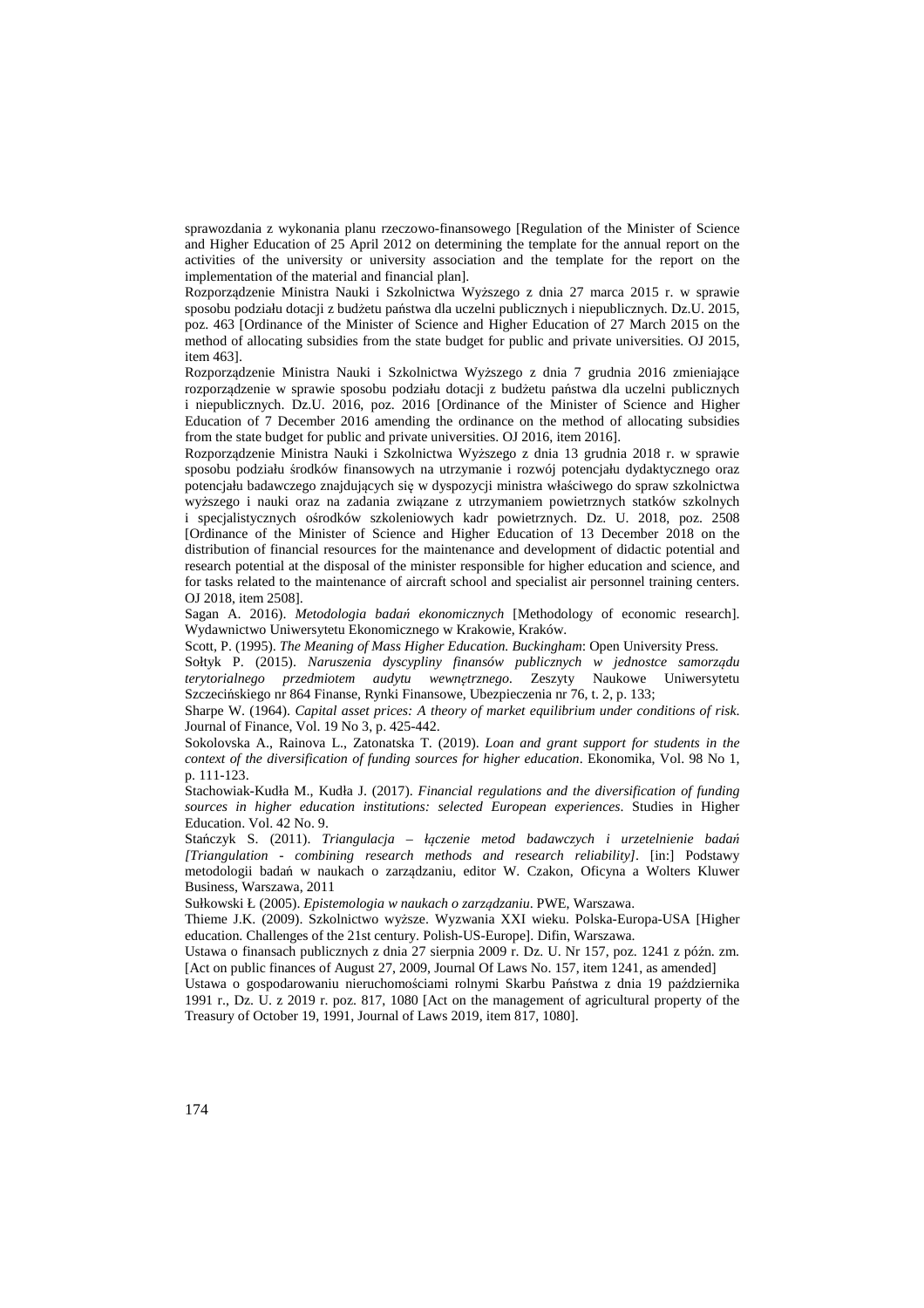Ustawa o rachunkowości z dnia 29 września 1994 r. Dz. U. Nr 121, poz. 591 z późn. zm. [Accounting Act of September 29, 1994, Journal of Laws No. 121, item 591 as amended]

Ustawa prawo o szkolnictwie wyższym i nauce z dnia 20 lipca 2018 r. Dz. U. 2018, poz. 1668 [Law on higher education and science of 20 July 2018, Journal of Laws 2018, item 1668]

Ustawa Przepisy wprowadzające ustawę – Prawo o szkolnictwie wyższym i nauce z dnia 3 lipca 2018 r. Dz.U. 2018 r. poz. 1669 [Act on provisions introducing the Law on Higher Education and Science of 3 July 2018, Journal of Laws 2018, item 1669]

Ustawa o związkach metropolitalnych z dnia 9 października 2015 r. Dz.U. Nr 2015, poz. 1890 [Act on metropolitan unions of October 9, 2015, Journal of Laws No. 2015, item 1890]

Van Vught F. (1999). *Innovative universities*. Tertiary Education and Management. No. 5, p. 347– –355.

Vica Olariu G., Brad S., Fulea M. (2020). *The sustainable university in the new economic context.* FAIMA Business & Management Journal. Vol. 8 No 1, p. 5-18;

Leal Filho W., Skanavis C., Kounani A., Brandli L., Shiel Ch, Paço A., Pace P., Mifsud M., Beynaghi A., Price E., Salvia A.L, Will M., Shula K. (2019). The role of planning in implementing sustainable development in a higher education context. Journal of Cleaner Production. Vol. 235, p. 678-687.

Woollard D., Zhang M., Jones O. (2007). Academic enterprise and regional economic growth: Towards an enterprising university. Industry and Higher Education, December, p. 387-391.

World Bank (2000). Higher education in developing countries: Peril and promise. Published for the Task Force on Higher Education and Society. Washington, D.C.: World Bank,

Zhao F. (2004). *Academic entrepreneurship: case study of Australian universities*. The International Journal of Entrepreneurship and Innovation, Vol. 5 No 2, p. 91-97.

# **Źródła finansowania zadań publicznych szkół wyższych: ustalenia w świetle ich sprawozdawczości**

### **Streszczenie**

Celem opracowania jest rozpoznanie udziału źródeł własnych finansowania działalności publicznej uczelni wyższej w ogólnym strumieniu finansowania jej działalności. W związku z tym kluczowe pytanie, na jakie zostanie udzielona odpowiedź w tym opracowaniu dotyczy tego, jak ukształtowana jest struktura źródeł finansowania badanej uczelni? W części teoretycznej ustalenia oparto na wynikach badań literatury. Z kolei w części empirycznej ustalenia te oparto na wynikach studium przypadku wspartych obserwacją uczestniczącą w uniwersytecie wielodziedzinowym. Wykorzystano także sprawozdania finansowe tego podmiotu. Na podstawie wyników przeglądu literatury oraz badań empirycznych ustalono ukształtowanie struktury źródeł finansowania poddanej badaniu uczelni publicznej, wskazując na możliwość wykorzystania w tym celu sprawozdawczości finansowej podmiotu. Zauważono, kierując się klasyfikacją źródeł zasilania finansowego wskazywaną w literaturze, że są one heterogeniczne. W części są one ulokowane w sektorze publicznym, a w części w sektorze prywatnym. Odsłonięto także wzrost udziału zasilania badanej uczelni środkami z sektora prywatnego. Z kolei źródła prywatne pochodzą głównie z opłat związanych z procesem dydaktycznym. Źródłami prywatnymi są także te z komercjalizacji wyników badań naukowych. Przedstawione w opracowaniu badania dostarczyły nowej wiedzy o strukturze źródeł finansowania uczelni publicznej w kontekście aktualnych uwarunkować jej funkcjonowania. W szczególności przyczyniły się do uzupełnienia istniejącego niedostatku wiedzy o udziale źródeł własnych finansowania działalności publicznej uczelni wyższej w ogólnym strumieniu finansowania jej działalności.